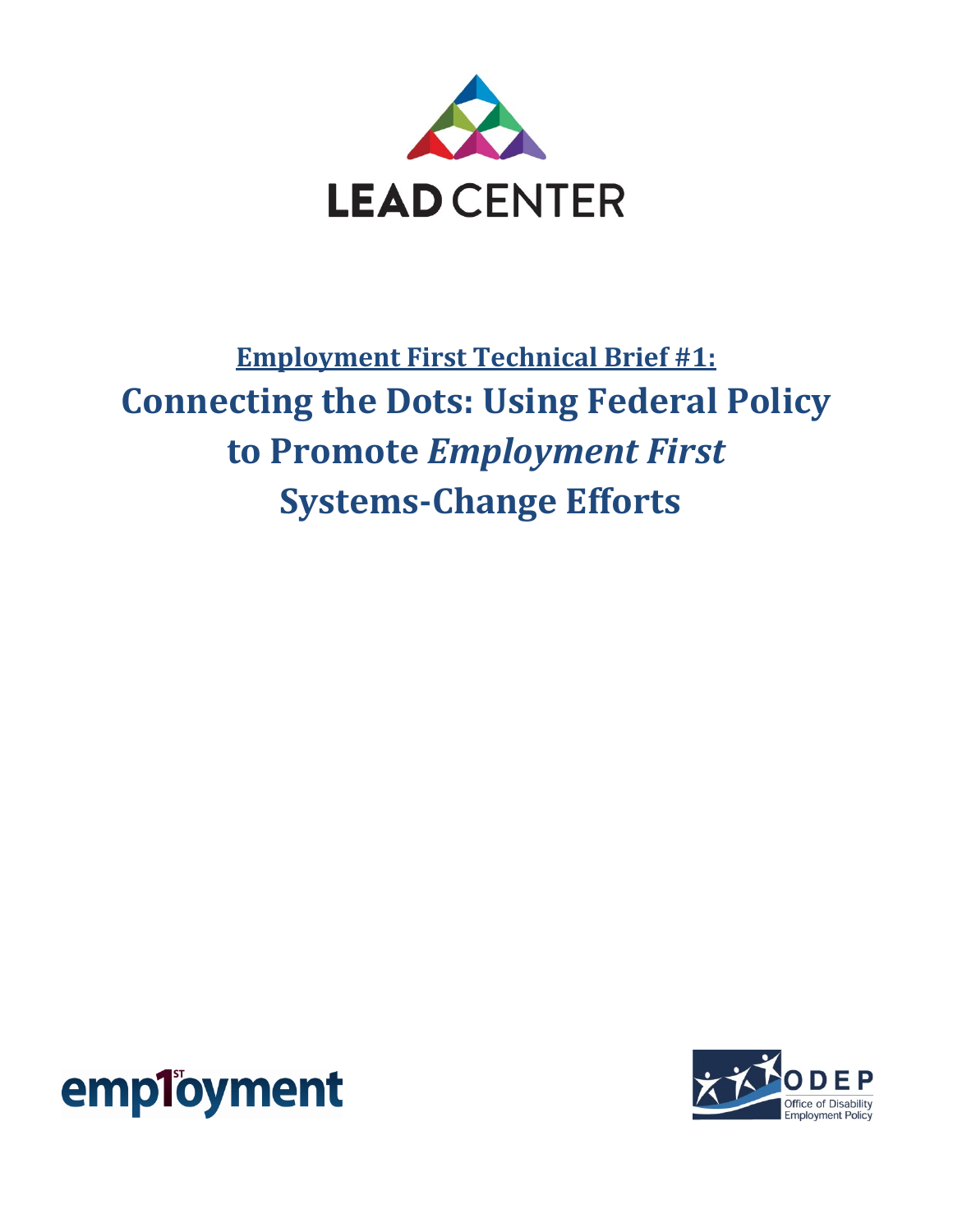*Prepared by* 

**The National LEAD Center**



*With funding from* 

**Office of Disability Employment Policy, U.S. Department of Labor** 



*The National Center on Leadership for the Employment and Economic Advancement of People with Disabilities (LEAD) is a collaborative of disability, workforce, and economic empowerment organizations led by National Disability Institute with funding from the U.S. Department of Labor's Office of Disability Employment Policy, Grant No. #OD-23863-12-75-4-11. This document does not necessarily reflect the views or policies of the Office of Disability Employment Policy, U.S. Department of Labor, nor does the mention of trade names, commercial products, or organizations imply endorsement by the U.S. Government.*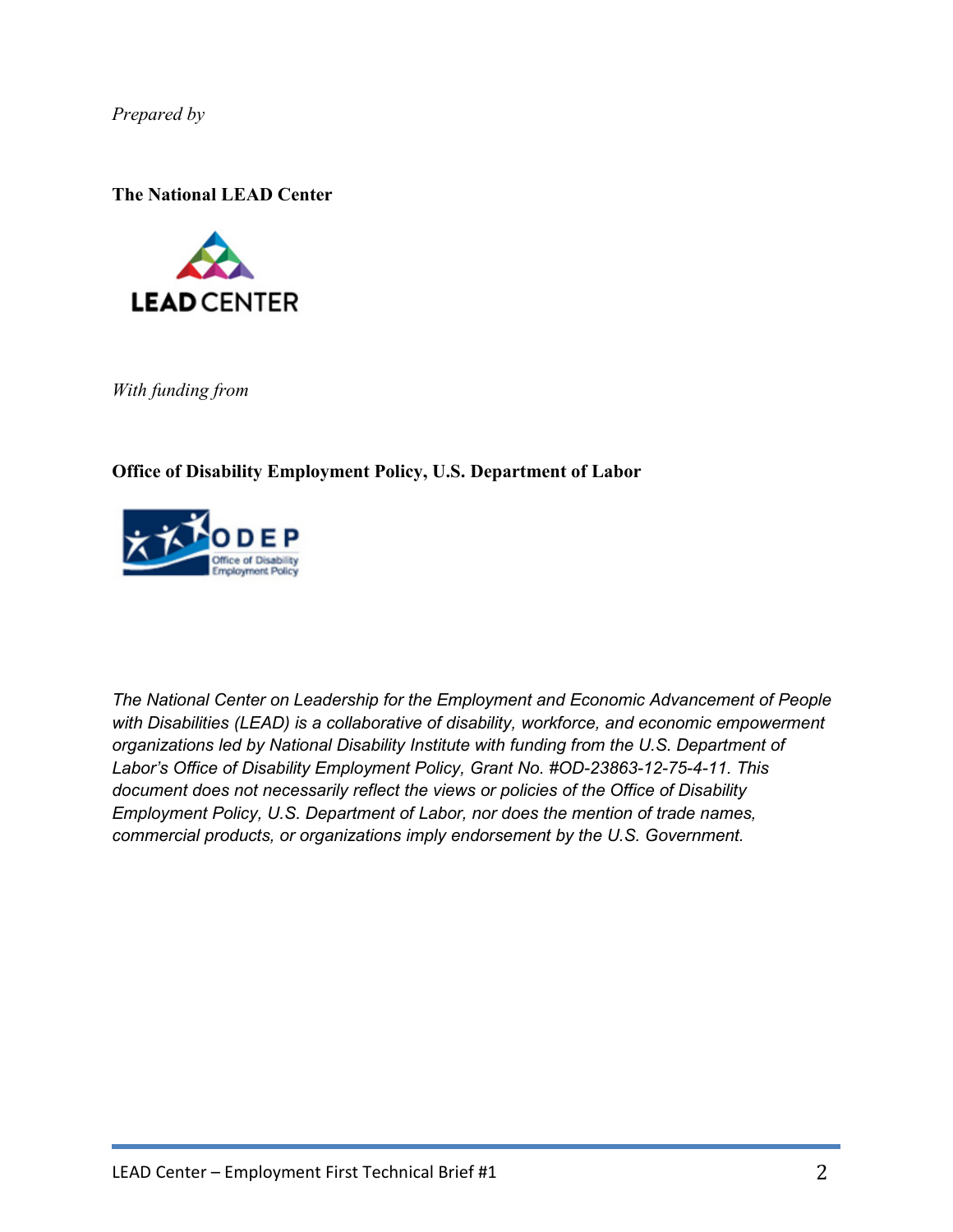



# employment

## **Employment First Technical Brief #1: Connecting the Dots: Using Federal Policy to Promote**  *Employment First* **Systems-Change Efforts**

Federal public policy has consistently promoted the vision that *all* individuals with disabilities have access to the supports they need to secure and sustain a job in the community, earn a livable wage, build assets, and advance socioeconomically. This focus reflects a growing national movement called *Employment First*, a systems change framework for improving service delivery systems that is centered on the premise that all youth and adults with disabilities, including those with the most significant disabilities, are capable of full participation in competitive, integrated employment and community life. Under this approach, publicly-financed systems are urged to align policies, funding structures, and service delivery practices toward a commitment to **competitive, integrated employment[1](#page-2-0)** as the priority outcome of education and long-term supports and services for youth and adults with disabilities. Many states have formally committed to establishing an *Employment First* framework through official executive order or formal legislative action. $2$ 

Through its Employment First State Leadership Mentoring Program (EFSLMP), the U.S. Department of Labor's (DOL) [Office of Disability Employment Policy \(ODEP\)](http://www.dol.gov/odep/topics/EmploymentFirst.htm) has been working intensively with 19 cross-disciplinary core state government teams and over 1,300 professionals across 43 states in a national Employment First Community of Practice to support the alignment of policy, practice, and funding streams toward prioritizing competitive, integrated employment as the preferred outcome of day and employment services for youth and adults with disabilities. ODEP encourages states to approach *Employment First* efforts with a cross-disability lens and to engage all relevant government systems and external stakeholders that share responsibility for improving employment and socioeconomic outcomes for individuals with disabilities.

l

<span id="page-2-0"></span><sup>1</sup> ODEP defines **integrated employment** as work paid directly by employers at the greater of minimum or prevailing wages with commensurate benefits, occurring in a typical work setting where the employee with a disability interacts or has the opportunity to interact continuously with co-workers without disabilities, has an opportunity for advancement and job mobility, and is preferably engaged full-time. This definition aligns with the recent passage of the Workforce Innovation and Opportunity Act, which contains a similar definition for the term "competitive, integrated employment".

<span id="page-2-1"></span><sup>2</sup> For more information on individual state policy efforts related to increasing competitive, integrated employment of individuals with disabilities, please refer to ODEP's National Employment First Online Policy & Research Platform at [www.employmentfirst.leadcenter.org.](http://www.employmentfirst.leadcenter.org/)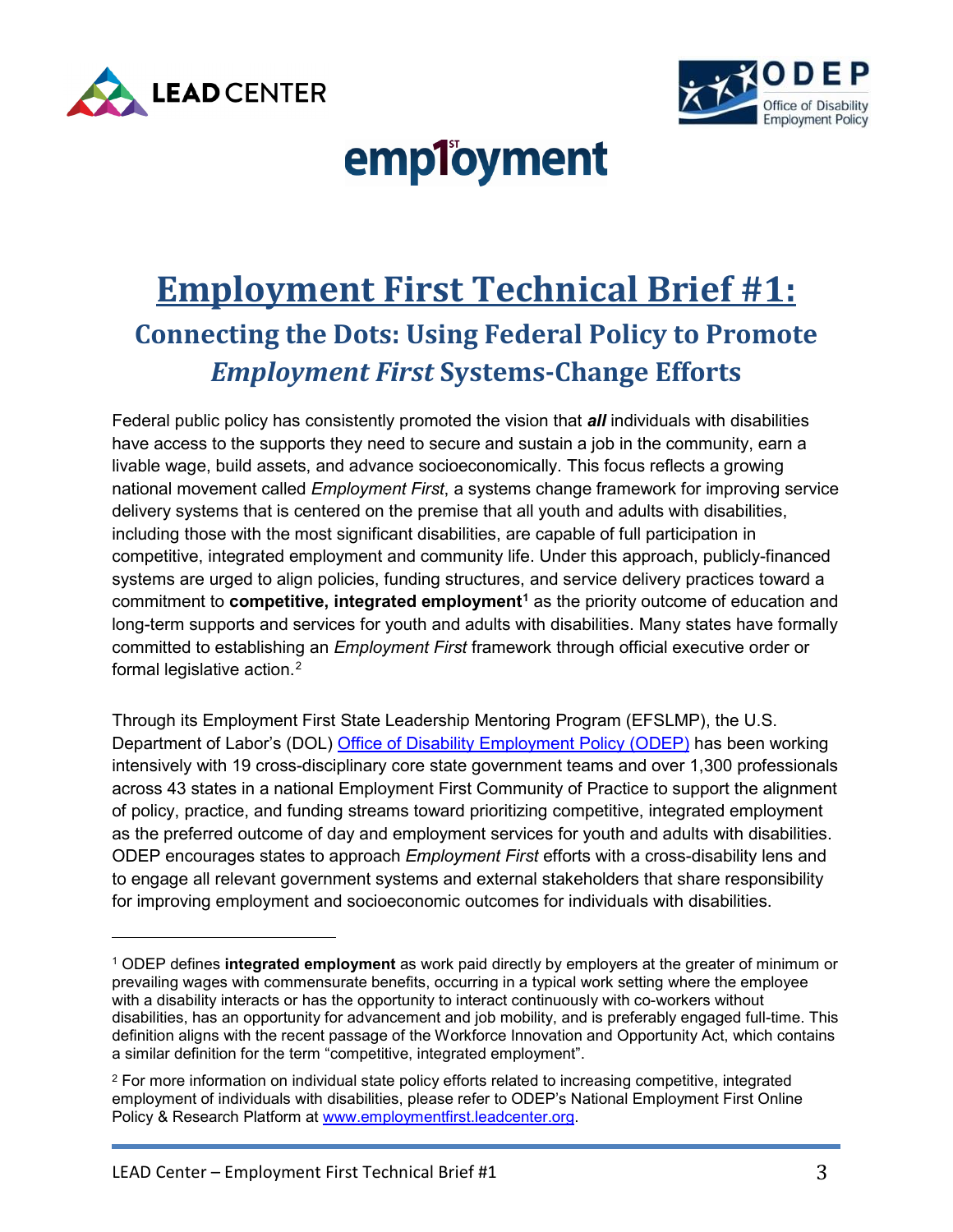The following technical brief is the first in a four-part series, and provides an overview of Federal policy guidance and administrative regulations that support systems change efforts to enhance competitive, integrated employment outcomes for youth and adults with disabilities.

## **Summary of Federal Policy Directives and Guidance that Promote the Prioritization of Competitive, Integrated Employment as the Preferred Option of Publicly-Financed Supports for Youth and Adults with Disabilities**

In recent years, a consistent message has been shared through numerous Federal policy communications that affirms the principle that *all* people – including *all* youth and adults with disabilities – can participate in and contribute to their communities. While the Federal government has yet to formally undertake the development of a coordinated, comprehensive national *Employment First* strategic policy framework, several Federal agencies have released policy guidance and administrative communications that emphasize a preference for prioritizing competitive, integrated employment options for individuals with disabilities. Federal agencies that have stimulated ongoing developments in public policy to advance the rights and opportunities of individuals with disabilities include the [U.S. Department of Education,](http://www.ed.gov/) U.S. [Department of Health and](http://www.hhs.gov/) Human Services, [U.S. Department of Labor,](http://www.dol.gov/) and the [Social Security](http://www.socialsecurity.gov/)  [Administration.](http://www.socialsecurity.gov/) State governments and consortiums of external stakeholders can use these various policy communications to inform and guide the scope, intent, and implementation of their respective *Employment First* initiatives.

Federal policy guidance can be used to initiate changes in state-level regulations and programs to clarify key definitions, objectives, goals, processes, and policies related to the prioritization of public funds dedicated to employment-related supports and services. Developing interagency guidance can further help coordinate funding streams and assist state and local entities in developing complementary approaches to achieve a cross-systems focus on improving competitive, integrated employment outcomes for youth and adults with disabilities.

The following technical issue brief provides a summary of specific Federal policy guidance and related communications that can help State governments prioritize competitive, integrated employment as the preferred option for individuals with significant disabilities. The information is organized into four specific categories, as reflected in Figure 1.0.

#### **Figure 1.0 Landscape of Federal Policy Guidance**

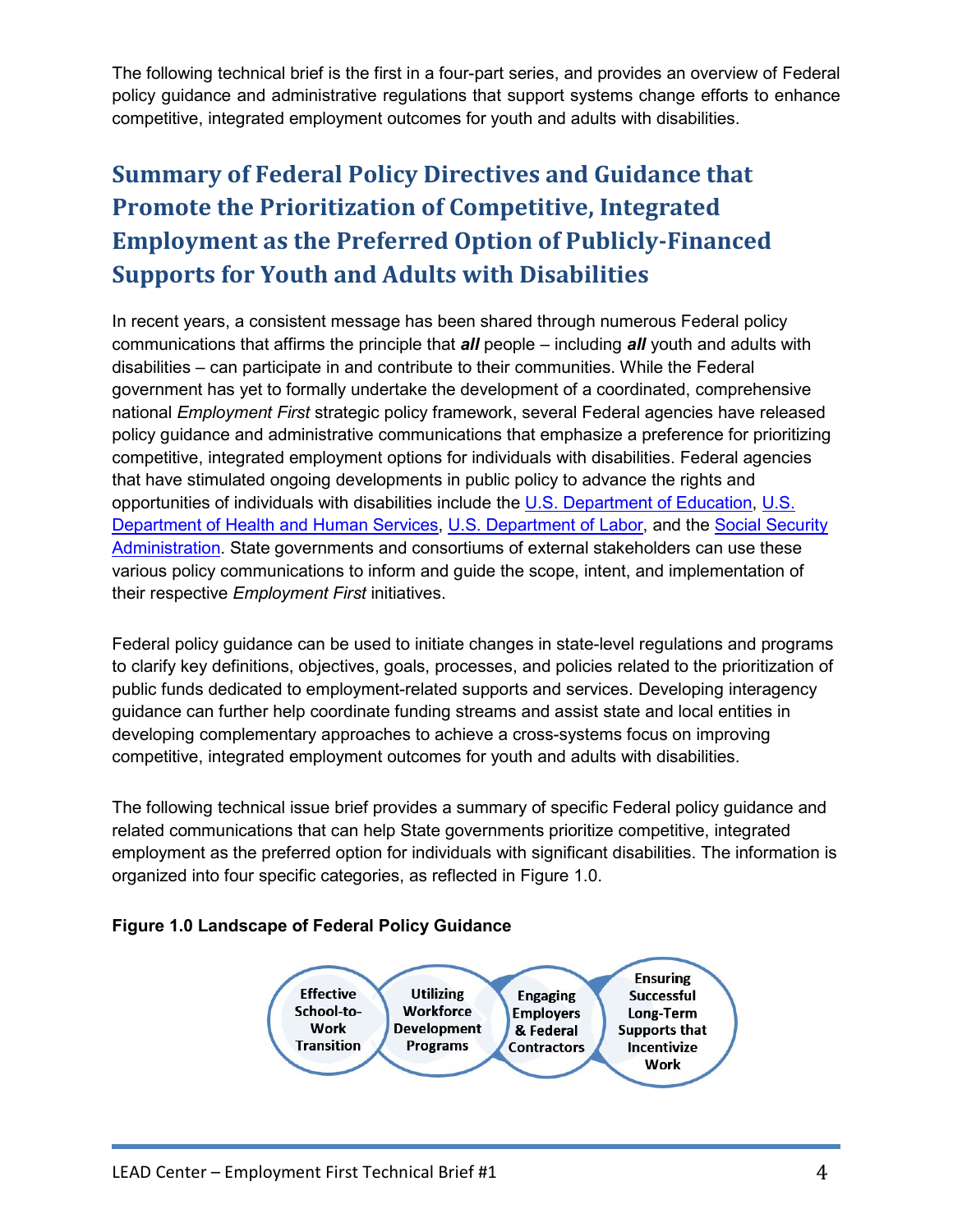## *Ensuring Successful Transition of Youth and Young Adults with Disabilities in Competitive, Integrated Employment – IDEA, Transition Services and Least Restrictive Environment*

The gateway to youth and young adults accessing information on competitive, integrated employment often begins within the education system. Similar to their non-disabled peers, students with disabilities benefit greatly from exposure to a wide array of work-based learning experiences, paid and unpaid internships, mentoring opportunities, service learning, apprenticeships, and youth development activities. The Individuals with Disabilities Education Act (IDEA) requires local educational agencies to provide transition services to all eligible students with disabilities.

## **Defining Transition Services**

*IDEA defines transition services as a coordinated set of activities, designed within a results-oriented process, to facilitate a youth's movement from school to post-school activities, including competitive, integrated employment. Transition services must be based on the individual youth's needs, taking into account their strengths, preferences, and interests. Among other things, transition services include instruction, related services, the development of employment and other post-school adult living objectives; and if appropriate, acquisition of daily living skills and provision of a functional vocational evaluation. Transition services may include assistive technology devices and services.* 

IDEA requires that each transition-age youth with disabilities has an individualized education program (IEP) that includes appropriate, measurable post-secondary goals and that sets out the transition services needed to assist the youth in reaching his or her goals. Transition planning could begin at age 14 or at the earliest age appropriate depending on the youth's interests and needs and the IEP team's recommendation.<sup>[3](#page-4-0)</sup> The goals are to be based upon age appropriate transition assessments related to training, education, employment, and independent living skills.

<span id="page-4-0"></span><sup>&</sup>lt;sup>3</sup> In this context, the term "transition-age" generally means beginning at age 16 or younger if determined appropriate by the IEP team. As the National Center on Secondary Education and Transition (NCSET) has noted: "IDEA requires that transition planning begin at the earliest age appropriate for each student with a disability, beginning at age 14 (or younger, if determined appropriate by the IEP team)". The IEP must include a statement of the student's transition service needs that focuses on the student's course of study (such as advanced academic courses, technical training, or intensive employment preparation). Thus, beginning at age 14, the IEP team, in identifying annual goals and services for a student, must determine what instruction and educational experiences will help the student prepare for the transition from school to adult life." [http://www.ncset.org/publications/viewdesc.asp?id=423.](http://www.ncset.org/publications/viewdesc.asp?id=423) l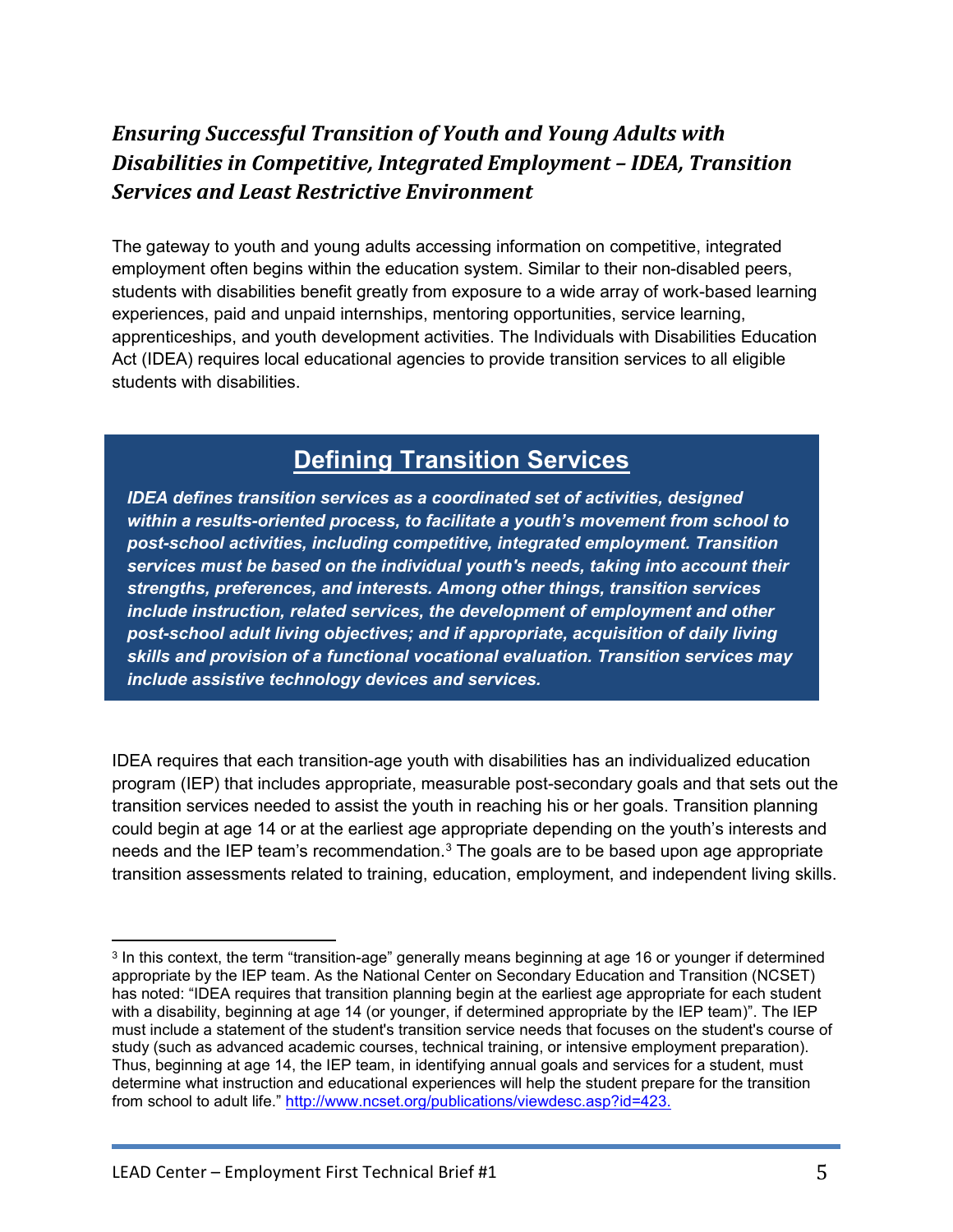IDEA's **least restrictive environment (LRE)** provisions require that children with disabilities be educated with nondisabled children to the maximum extent appropriate, and that a child is removed from the regular educational environment only if the child cannot be educated satisfactorily in that environment with appropriate supplementary aids and services. Supplementary aids and services are defined as aids, services, and other supports that are provided in regular education classes, other education-related settings, and in extracurricular and nonacademic settings, to enable children and youth with disabilities to be educated with nondisabled children and youth, to the maximum extent appropriate. These LRE provisions also apply to transition services, including employment-related transition services.

The Office of Special Education Programs (OSEP) within the Office of Special Education and Rehabilitative Services in the U.S. Department of Education clarified in a June 22, 2012 policy letter that IDEA's LRE requirements apply to transition services provided, including career & vocational training and work-based learning placements<sup>[4](#page-5-0)</sup>, as outlined in Figure 2.0.



#### **Figure 2.0: Transition, Career Development, and Least Restrictive Environment**

In this letter, OSEP explained that:

• Transition services include a broad array of services to facilitate career and vocational training. A work placement can be an appropriate transition service, depending on the individual needs of the youth. When an IEP team <sup>[5](#page-5-1)</sup>determines that a work placement is an appropriate transition service for a youth with a disability, that service must be included in the youth's IEP and implemented consistent with the requirements for educating students with disabilities in the least restrictive environment.

<span id="page-5-0"></span><sup>4</sup> This informal guidance can be found at the following link: [http://www2.ed.gov/policy/speced/guid/idea/memosdcltrs/062212workplacelre2q2012.pdf.](http://www2.ed.gov/policy/speced/guid/idea/memosdcltrs/062212workplacelre2q2012.pdf)  $\overline{\phantom{a}}$ 

<span id="page-5-1"></span><sup>&</sup>lt;sup>5</sup> For more information on the effective composition of an IEP team, please refer to: [http://www.pacer.org/parent/resources/who-is-on-my-childs-iep-team.asp.](http://www.pacer.org/parent/resources/who-is-on-my-childs-iep-team.asp)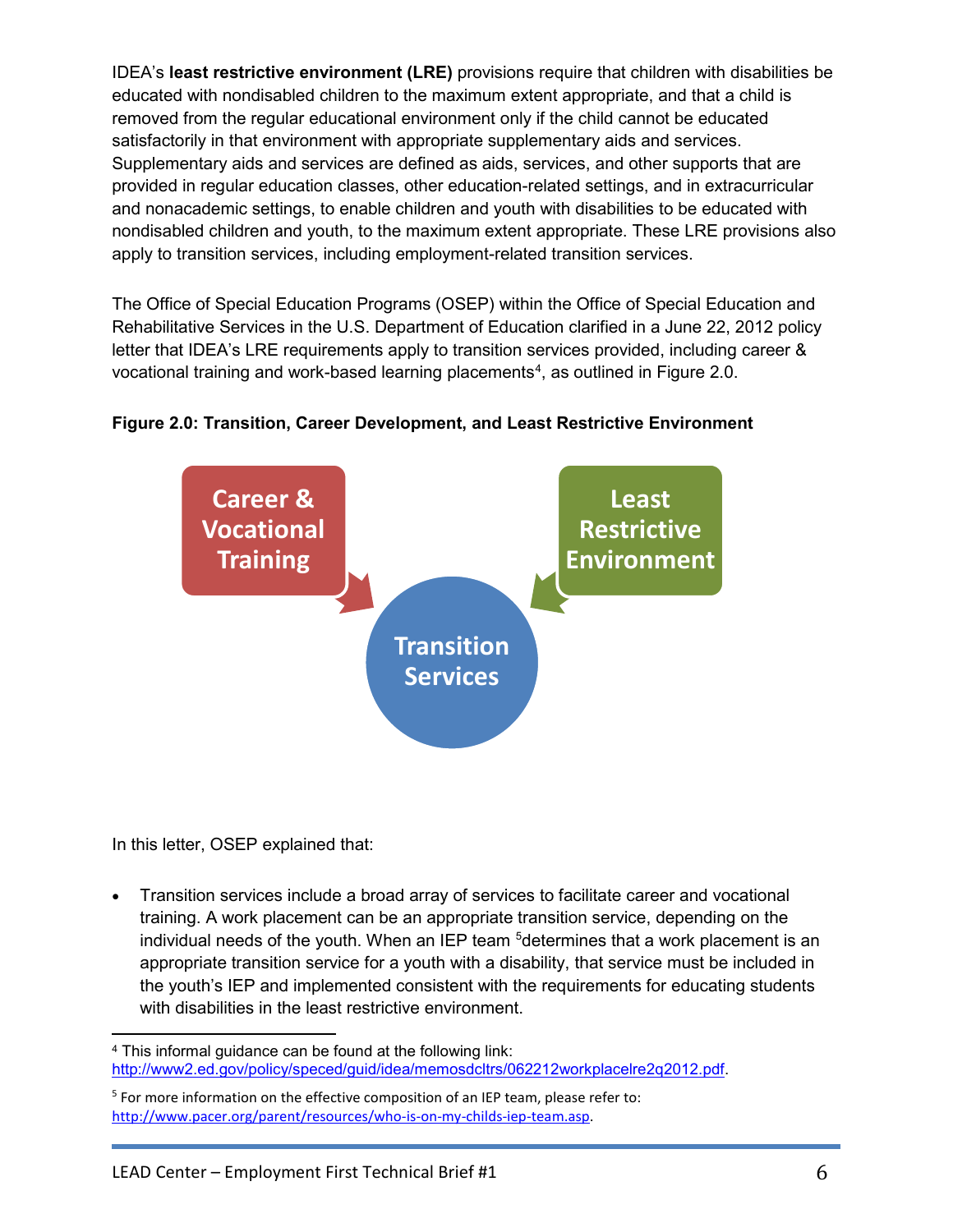- In meeting these LRE requirements, the IEP team must consider, and include in the IEP, as appropriate, any supplementary aids and services needed to enable the student to participate with other students with disabilities and nondisabled students in the work placement described in the IEP. The public agency must provide any supplementary aids and services that are identified in the IEP.
- Placement decisions, including decisions related to transition work placements, must be made consistent with these LRE principles and are subject to the IDEA's written notice requirements.
- State Educational Agencies (SEAs) must carry out activities to ensure that the LRE requirements are being implemented by each public agency. If there is evidence that a public agency makes placements that are inconsistent with these LRE requirements, the SEA must review the public agency's justification for its action, and assist in implementing any necessary corrective action.

While education systems are not solely responsible for facilitating opportunities for exposure to competitive, integrated employment experiences for youth and young adults with disabilities, the education system is often the first point of entry for students to access such experiences. Other workforce development systems – including workforce investment and vocational rehabilitation – can also stimulate access to training, skills development and other vocational supports in concert with transition supports provided under IDEA.

## *Promoting Competitive, Integrated Employment Goals of Youth and Adults with Disabilities through Workforce Development Programs – Utilizing Services within State Workforce Investment and Vocational Rehabilitation Systems*

On August 7, 1998, President Clinton signed the Workforce Investment Act (WIA) into law and it took effect on July 1, 2000. The purpose of WIA was to create a national workforce preparation and employment system to simultaneously improve workforce quality and reduce welfare dependency. This statute is intended to serve the needs of all job seekers, including individuals with disabilities. Vocational Rehabilitation is a required partner of the workforce system, and WIA includes several provisions related to the prioritization of vocational rehabilitation services to prioritize competitive, integrated employment outcomes for individuals with significant disabilities.

In addition to the Federal policy guidance explored in this section, the **Workforce Innovation and Opportunity Act (WIOA)** was signed into law on July 22, 2014. WIOA supersedes the WIA and amends the Adult Education and Family Literacy Act, the Wagner-Peyser Act, and the Rehabilitation Act Amendments of 1998. WIOA is designed to help job seekers access employment, education, training, and support services to succeed in the labor market and to match employers with the skilled workers they need to compete in the global economy. WIOA represents the first major legislative reform in 15 years of the public workforce system.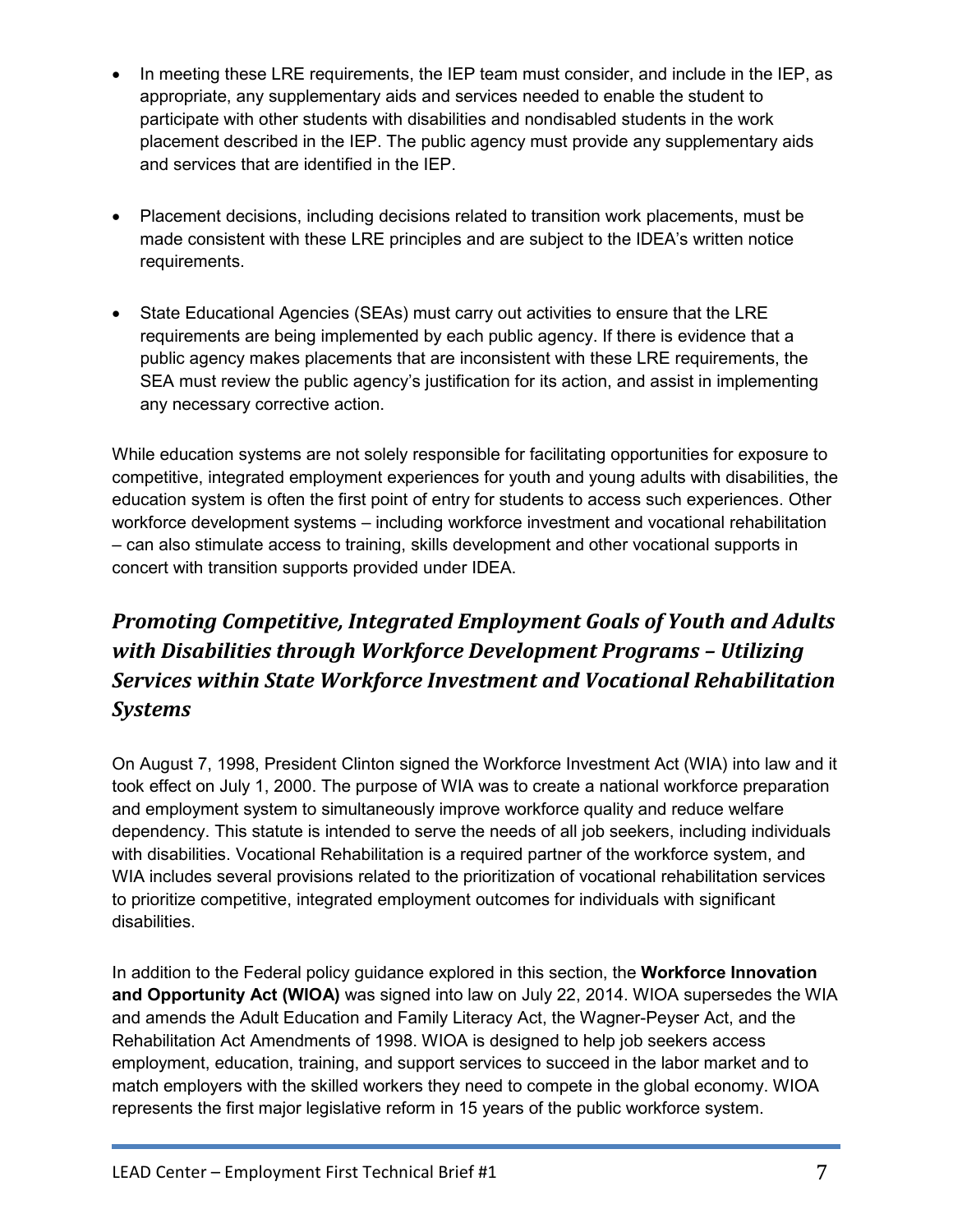WIOA provides opportunity for reforms to ensure the American Job Center (AJC) system is jobdriven—responding to the needs of employers and preparing workers for jobs that are available now and in the future. Additionally, WIOA contains further incentives and requirements for state workforce investment agencies to implement that will directly and indirectly improve access of job seekers with disabilities to services offered through the AJCs.

WIOA increases the access of individuals with disabilities to high quality workforce services and prepares them for competitive, integrated employment through the following provisions:

- AJCs will provide physical and programmatic accessibility to employment and training services for individuals with disabilities.
- Youth with disabilities will receive extensive pre-employment transition services so they can successfully obtain competitive, integrated employment.
- State vocational rehabilitation agencies will set aside at least 15 percent of their funding to provide transition services to youth with disabilities.
- WIOA mandates that 20 percent of youth formula funding be spent on work-based learning experiences, which have been shown to be the strongest predictor of adult employment success among youth with disabilities.
- An advisory committee will provide recommendations to the Secretary of Labor and Congress on strategies to increase competitive, integrated employment for individuals with disabilities.
- Vocational Rehabilitation state grant programs will engage employers to improve participant employment outcomes.

In general, the Act took effect on July 1, 2015, exactly one year after the legislation was signed into law. Several notices of proposed rule-making (NPRMs) were issued in 2015, and after an extensive public comment period, regulations for implementing WIOA are currently being finalized. DOL, in coordination with the U.S. Departments of Education (ED) and Health and Human Services (HHS), is working diligently to ensure that states, local areas, other grantees, and stakeholders are prepared for implementation of WIOA. The [WIOA Resource Page](http://www.doleta.gov/wioa/) on the Department of Labor's website provides information and resources for states, local areas, nonprofits and other grantees, and other stakeholders to assist with implementation of the Act. This page is updated frequently to reflect newly developed materials, including responses to frequently asked questions, an <u>overview of key provisions within WIOA</u>[6](#page-7-0) as well as a <u>Frequently</u> [Asked Questions](http://www.doleta.gov/WIOA/FAQs.cfm) page and several [fact sheets](http://www.doleta.gov/WIOA/FactSheet.cfm)<sup>[7](#page-7-1)</sup> to further educate the public. The Workforce3One [page](http://wioa.workforce3one.org/) also provides technical assistance materials including a WIOA 101 webcast series.

<span id="page-7-0"></span><sup>&</sup>lt;sup>6</sup> The Department of Labor's overview of the WIOA can be found at: [http://www.doleta.gov/WIOA/Overview.cfm](http://www.doleta.gov/wioa/pdf/WIOA-Overview.pdf).

<span id="page-7-1"></span><sup>7</sup> The DOL fact sheets on WIOA can be found at: [http://www.doleta.gov/WIOA/FactSheet.cfm.](http://www.doleta.gov/WIOA/FactSheet.cfm)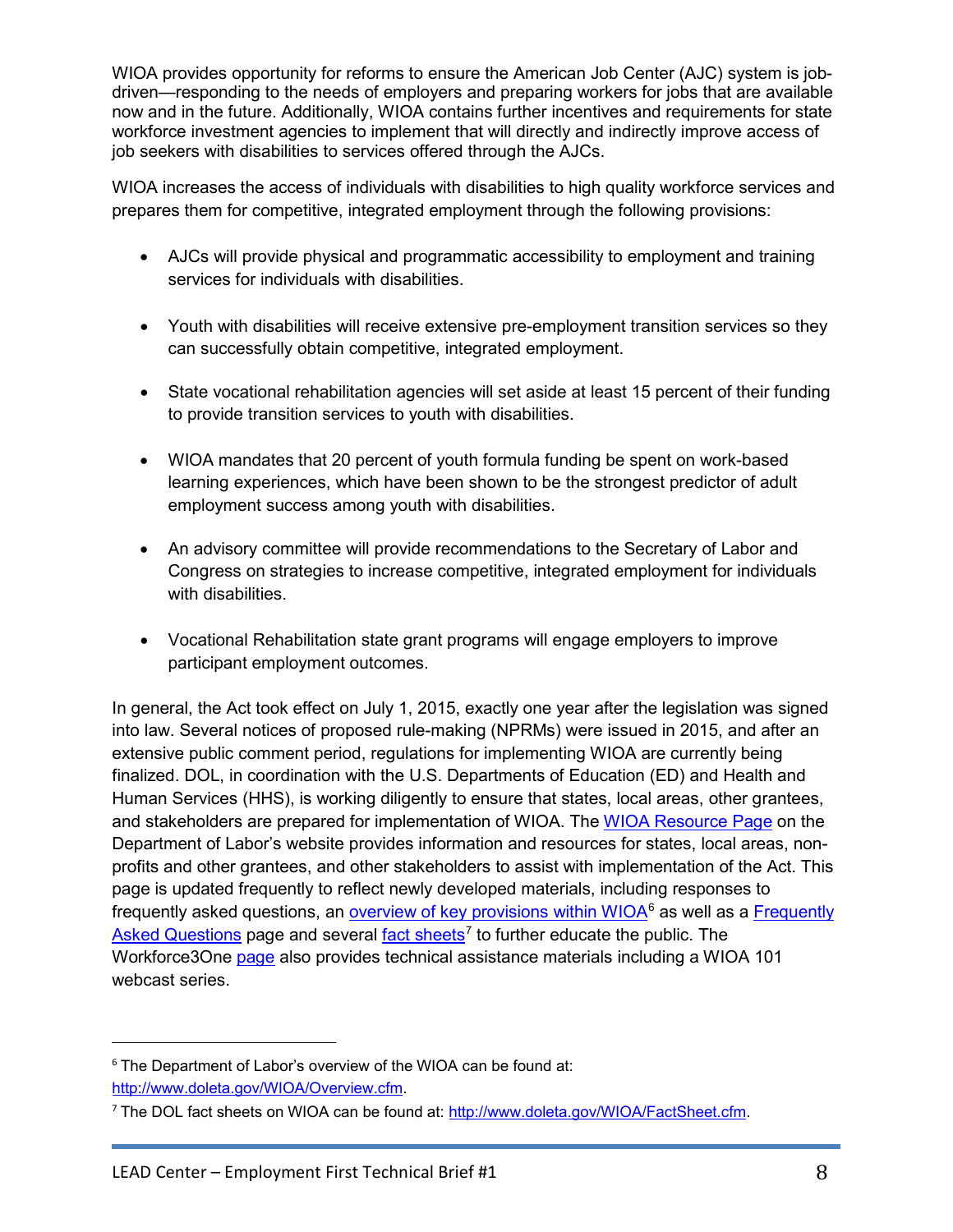#### **FACILITATING EMPLOYMENT OPPORTUNITIES FOR JOB SEEKERS WITH DISABILITIES THROUGH STATE WORKFORCE INVESTMENT SYSTEMS**

#### *STRATEGIES FOR ENGAGING THE WORKFORCE INVESTMENT SYSTEM IN STATE EMPLOYMENT FIRST EFFORTS*

State governments can and are encouraged to align WIOA implementation with existing state *Employment First* activities, and can use the synergy between WIOA and the *Employment First*  guiding principles to implement strategies for increasing access to services under the workforce investment system for workers, youth, and job seekers with disabilities. The following are recommended strategies that state governments may consider to assure the workforce investment system is infused into their state's ongoing *Employment First* activities: [8](#page-8-0)

- *Promote greater systems coordination between the workforce investment system and other systems involved in Employment First initiatives.* WIOA requires a number of coordination efforts among various systems, which could be leveraged with existing state *Employment First* efforts to promote blending and braiding of resources to support the outcomes of individuals with significant disabilities in competitive, integrated employment. Some of these coordination efforts include:
	- $\circ$  Development of a unified state plan between the state's workforce investment and vocational rehabilitation systems;
	- $\circ$  Alignment of employment, training, and education including career and technical education with human services programs not covered by the unified state plan;
	- o Development of strategies for engaging community colleges as partners in the workforce development system; and
	- $\circ$  Promotion of work-based training and sector strategies to address the needs of multiple employers in the industry.
- *Prioritize Youth with Disabilities for Workforce Investment Services.* WIOA also emphasizes youth as a target population of workforce investment services, requiring 75 percent of Title I youth formula program funds to be spent on out-of-school youth as compared to 30 percent under WIA (Title I). In addition at least 20 percent of local youth formula funds to be used for work-based learning experiences such as summer jobs, onthe-job training, and internships (Title I). Given that youth with disabilities are overrepresented among all disconnected youth populations, it will be imperative to collaborate across all youth serving systems to holistically address the needs of these youth. These new provisions could be used to attract youth and young adults with disabilities into the workforce investment system to receive supports in acquiring work experience and training. Additionally, certain eligibility requirements are more flexible with respect to youth with disabilities (for example, family income is *not* counted in determining whether youth with disabilities meet the income eligibility requirements to

l

<span id="page-8-0"></span><sup>8</sup> Information on the following strategies was extrapolated from the Final Published Rule on the Workforce Investment Act (dated September 11, 2000), 20 CFR Part 652; Part 660 et al. [http://www.doleta.gov/usworkforce/finalrule.cfm.](http://www.doleta.gov/usworkforce/finalrule.cfm)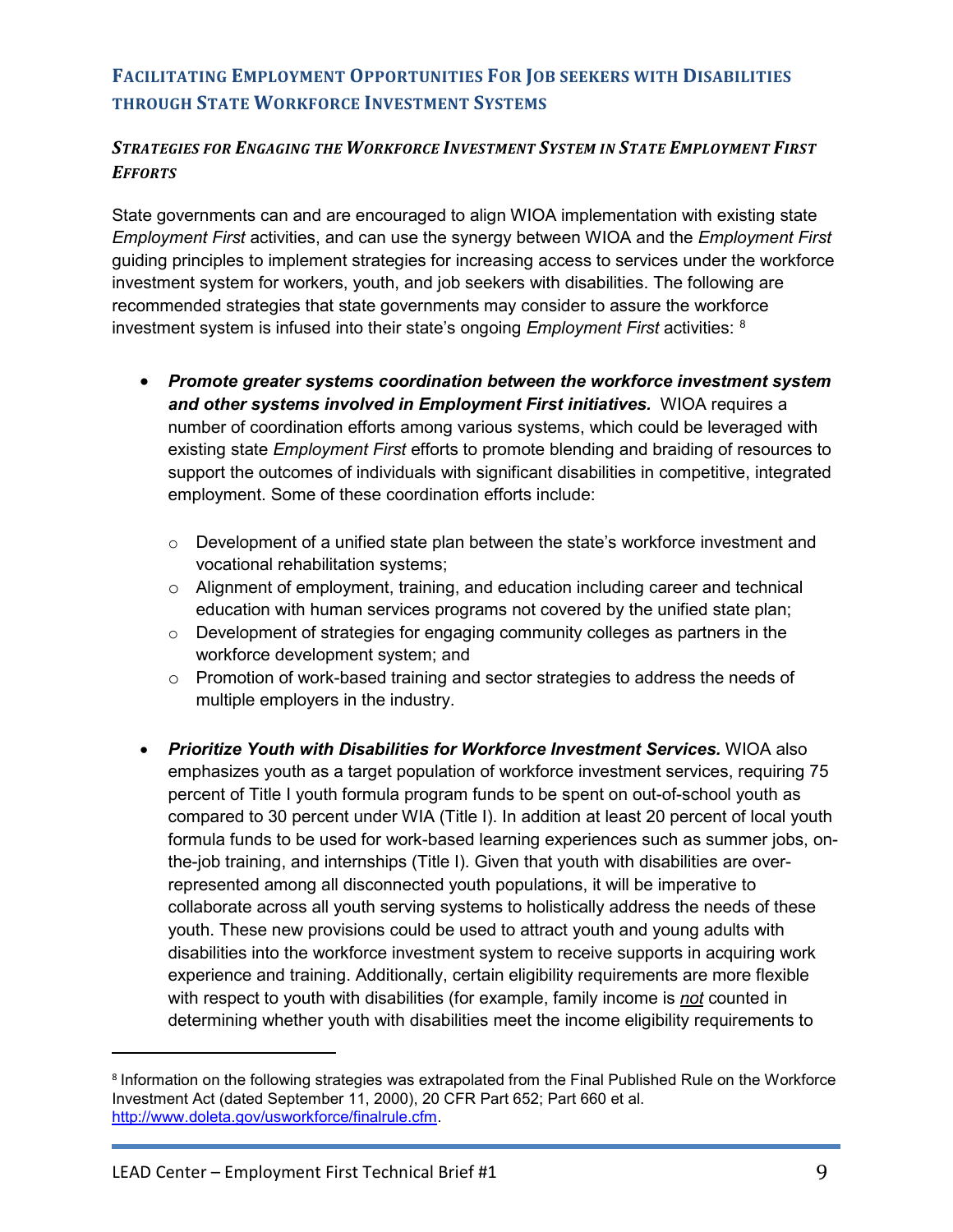receive services), which could further increase demand for services from the workforce investment system to this population, particularly given the strong emphasis on improving school-to-work transition outcomes of youth with disabilities in many state *Employment First* initiatives.

- *Ensure Disability Representation on Local Workforce Development Boards:* Under WIA, local workforce investment boards (LWIBs) previously had to ensure representation from various entities working on behalf of hard-to-serve subpopulations, including "organizations representing individuals with disabilities". Now, under WIOA, LWIBs have been renamed local workforce development boards, and they must include an appropriate representative of the programs carried out under the [Rehabilitation Act](http://www2.ed.gov/policy/speced/reg/narrative.html) serving the local area, in addition to representatives of community-based organizations that have demonstrated experience and expertise in addressing the employment needs of individuals with barriers to employment, *including organizations that provide or support competitive, integrated employment for individuals with disabilities.*. Boards are also encouraged to establish and maintain standing committees (such as a Youth Council), services to individuals with disabilities, and a committee to address One-Stop partner service issues.
- *Promote the availability of financial literacy activities for youth and adults with disabilities through the workforce investment system.* Title I of the WIOA allows state workforce investment systems to provide financial literacy activities to job seekers. Often, fear of losing benefits or a lack of knowledge about how income generation will impact current access to publicly-financed supports may discourage prospective workers with disabilities from pursuing employment goals. Under WIOA, the workforce investment system can now be leveraged to provide financial literacy activities, and as such, increase the knowledge base of youth and adults with disabilities to inform their decisions about employment and its impact on their financial situation.
- *Offer new strategies to encourage individuals with significant disabilities to utilize services through the workforce investment system.* Through previous investments in the DOL's Disability Employment Initiative, a number of strategic service delivery approaches have been demonstrated to improve access of youth and adults with significant disabilities to America's Job Centers (AJCs) and successfully result in competitive, integrated employment. For the first time ever, WIOA defines one such strategy, **customized employment**, as a specific option for prospective workers, including but not limited to job seekers with disabilities, who may need more specialized approaches to assessing their employment potential and customizing individualized services to successfully prepare for and secure employment. Customized employment includes a series of flexible strategies leading to competitive, integrated employment that are based on individual determination of strengths, needs, and interests of the individual with a significant disability and designed to meet specific needs of both the individual and the employer. Several AJCs have successfully piloted components of customized employment, including discovery, the first step in identification of strengths, needs and interests of the individual job seeker. As a part of aligning with state *Employment First*  initiatives, state workforce investment systems could partner with state and local systems to coordinate and leverage services (including but not limited to education,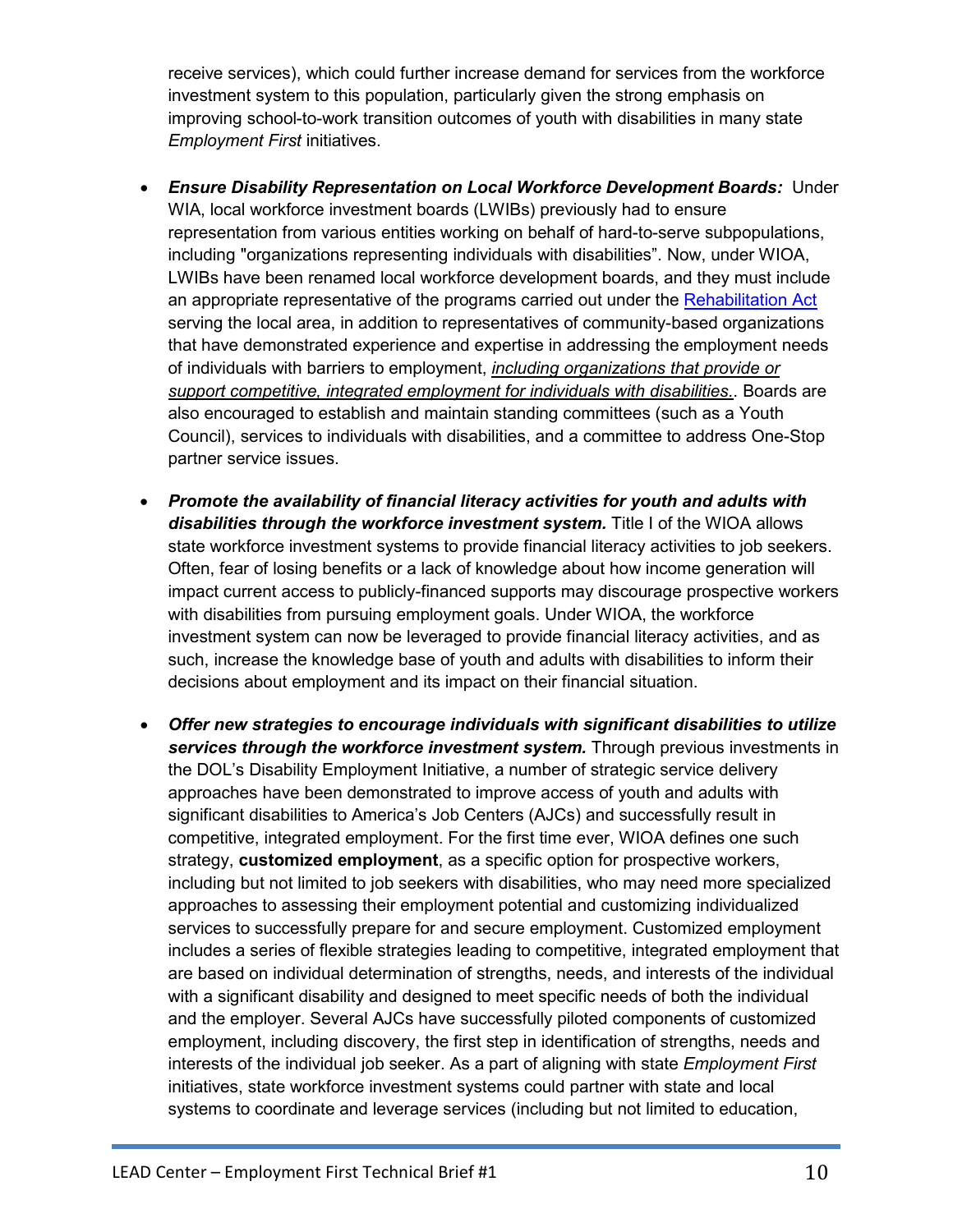vocational rehabilitation and Medicaid) to increase the availability of specific customized employment strategies within the AJCs and thus promote greater use of the workforce investment system by youth and adults with significant disabilities.

#### *Promising Practices in Achieving Universal Access and Equal Opportunity: A Section 188 Disability Reference Guide – KEY RESOURCE FOR ENSURING STRONG ACCESS OF PROSPECTIVE WORKERS WITH DISABILITIES TO AMERICAN JOB CENTERS*

In July 2003, DOL's [Civil Rights Center \(CRC\),](http://www.dol.gov/oasam/programs/crc/) in cooperation with the **Employment and** [Training Administration \(ETA\),](http://www.doleta.gov/wioa/) ODEP, and leaders of the workforce development system developed the **Section 188 Disability Checklist** to promote nondiscrimination and equal opportunity for individuals with disabilities participating in programs and activities operated by Local Workforce Investment Area (LWIA) grant recipients that are part of the American Job Center service-delivery system.[1] [Section 188](http://www.dol.gov/oasam/regs/statutes/sec188.htm) ensures nondiscrimination and equal opportunity for various categories of persons, including persons with disabilities, who apply for and participate in programs and activities operated by recipients of financial assistance under Title I of the WIA and now the WIOA.

On July 6, 2015, the U.S. Department of Labor released an updated 188 Checklist. Jointly developed by DOL's CRC, ETA and ODEP, and titled *Promising Practices in Achieving Universal Access and Equal Opportunity: A Section 188 Disability Reference Guide,* this new, updated resource provides a plethora of relevant examples identified primarily through discussion with AJC staff involved in numerous DOL grant initiatives (including but not limited to the Disability Employment Initiative) designed specifically to build capacity within the AJCs to provide meaningful, effective services to job seekers with disabilities.

The 188 Reference Guide is divided into two parts: Part I includes promising practices that promote equal access for individuals with disabilities to the AJC system. These practices include examples ranging from practical steps (such as AJC staff conducting outreach to community-based organizations serving individuals with disabilities) to structural and systemic steps (such as use of integrated resource teams to braid funding sources across systems). These promising practices highlight effective ways that AJCs can meet their legal obligations under Section 188.

Part II of the 188 Reference Guide contains language from the current Section 188 regulations that form the basis of the promising practices in Part I. Part II includes links directly to the promising practices from Part I that correlate to the text of the current Section 188 regulations. (Note that because Section 188 of WIOA contains provisions identical to the 188 provisions in WIA, DOL anticipates that the promising practices contained in the *188 Reference Guide* will remain relevant and useful for the AJC system after new WIOA regulations are released.)

#### *GUIDANCE FOCUSED ON JOB SEEKERS WITH DISABILITIES RECEIVING SERVICES IN AMERICA'S JOB CENTERS*

The Employment and Training Administration (ETA) has issued a number of policy guidance documents to reinforce the importance of ensuring greater accessibility of America's Job Centers for individuals with disabilities; disseminate information on effective practices related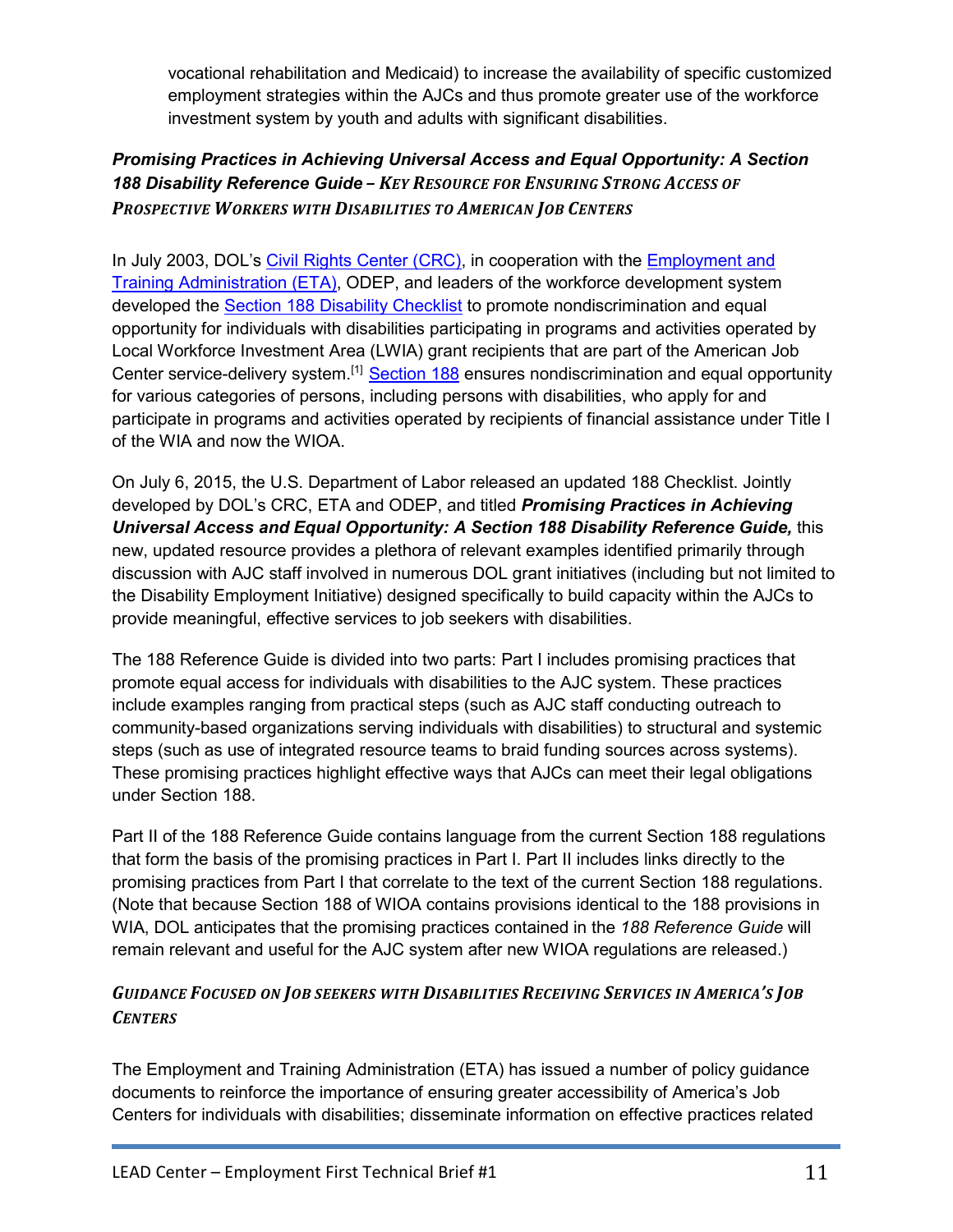to reaching and assisting customers with disabilities to achieve their training and employment goals; and promote strategies for combining workforce investment resources with other publicly-financed systems to offer a holistic, coordinated approach to supporting the employment of youth and adults with disabilities. Such guidance is typically disseminated in the form of Training and Employment Notices (TENs) or Training and Employment Guidance Letters (TEGLs).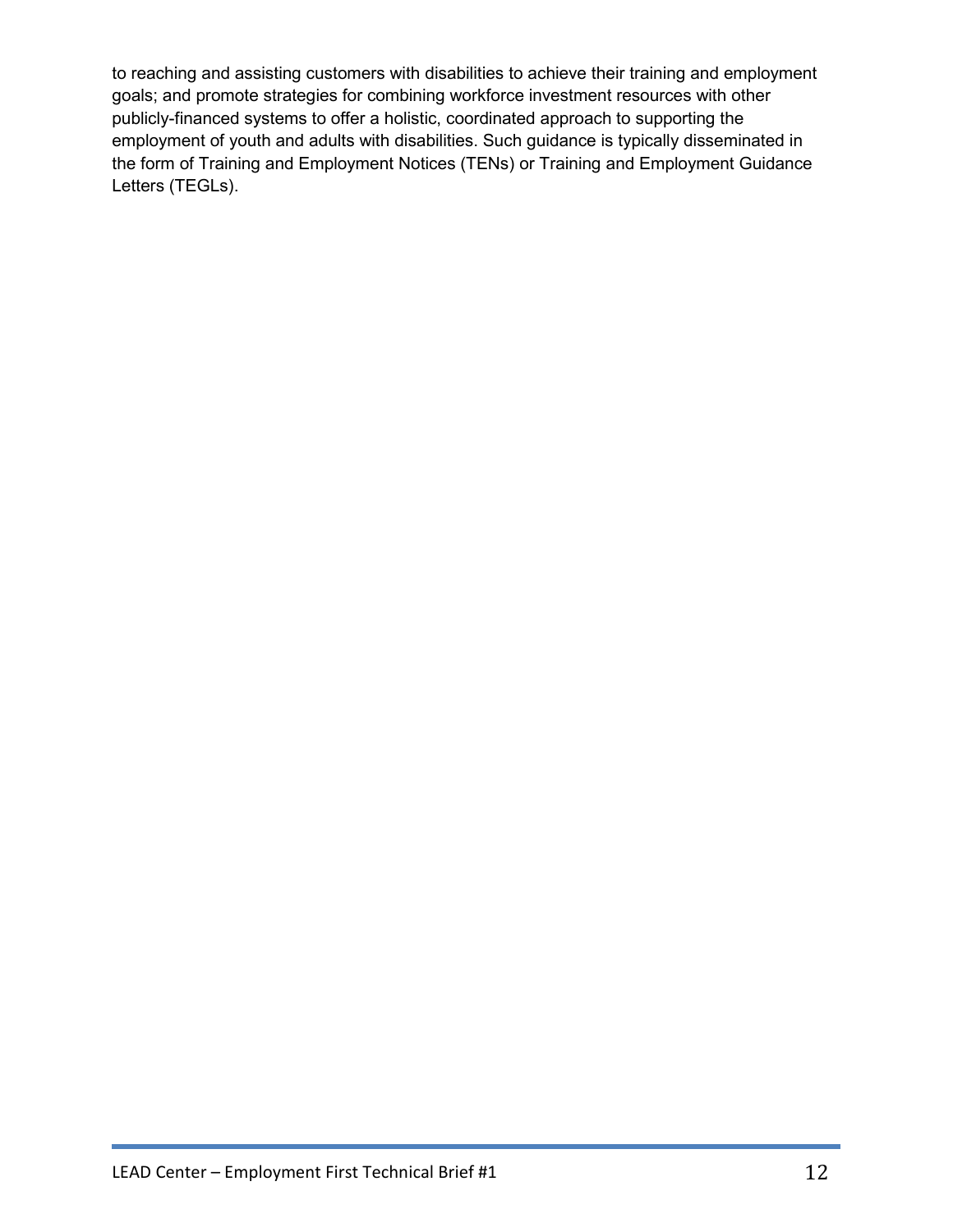## **Representative List of TENs and TEGLs that Promote the Employment of Job Seekers with Disabilities**

- [TEN No. 16-99:](http://www.doleta.gov/disability/pdf_docs/tein_16_99.pdf) **Provides information to assist America's Job Centers in developing accessible infrastructures and programmatic access for customers with disabilities.**
- [TEN No. 16-11:](http://wdr.doleta.gov/directives/corr_doc.cfm?DOCN=3096) **Disseminates information on the availability of Assistive Technology (AT) resources for customers with disabilities.**
- [TEN No. 14-12:](http://wdr.doleta.gov/directives/corr_doc.cfm?DOCN=4512) **Outlines the parameters for AJCs to become an Employment Network (EN) as part of the Ticket to Work program, and strategies for serving customers with disabilities utilizing the Ticket.**
- [TEGL No. 31-10:](http://www.doleta.gov/disability/pdf_docs/TEN31-10.pdf) **Provides guidance on the responsibility of the workforce investment system to increase enrollment and improve services to youth with disabilities.**
- [TEN No. 21-11:](http://www.doleta.gov/disability/pdf_docs/TEN21-11EmployedRelatedTransportationServices.pdf) **Discusses the provision of employed-related transportation services strategies to meet the needs of both AJC business partners and job seekers in securing employment-related transportation services.**
- [TEN No. 2-14:](http://wdr.doleta.gov/directives/corr_doc.cfm?DOCN=8525) **Provides updated policy guidance on how public workforce entities can become Employment Networks under SSA's Ticket to Work and Self Sufficiency Program.**
- [TEN No. 6-14:](http://wdr.doleta.gov/directives/corr_doc.cfm?DOCN=8186) **Provides information for Stakeholder Engagement for WIOA Implementation.**
- [TEN No. 5-14:](http://wdr.doleta.gov/directives/corr_doc.cfm?DOCN=3556) **Announces WIOA and initial informational resources.**
- TEGL [No. 19-14:](http://wdr.doleta.gov/directives/corr_doc.cfm?DOCN=7353) **Presents DOL's vision for the workforce system and initial implementation of WIOA.**
- TEGL [No. 12-14:](http://wdr.doleta.gov/directives/corr_doc.cfm?DOCN=3475) **Provides guidance on allowable uses and funding limits of Workforce Investment Act Program Year 2014 funds for WIOA Transitional Activities.**
- TEGL No. [12-14 FAQs:](http://www.doleta.gov/wioa/Docs/TEGL_1214_FAQ.pdf) **Offers answers to frequently asked questions about the WIOA and is updated regularly.**
- TEGL No. [19-14:](http://wdr.doleta.gov/directives/corr_doc.cfm?DOCN=7353) **Vision for the Workforce System and Initial Implementation of the Workforce Innovation and Opportunity Act of 2014.**
- TEGL No. [23-14:](http://wdr.doleta.gov/directives/corr_doc.cfm?DOCN=4244) **Workforce Innovation and Opportunity Act (WIOA) Youth Program Transition.**
- TEGL No. [26-14:](http://wdr.doleta.gov/directives/corr_doc.cfm?DOCN=5569) **Workforce Innovation and Opportunity Act Transition Authority for Flexible Use of State Rapid Response Funds.**
- TEGL [No. 27-14:](http://wdr.doleta.gov/directives/corr_doc.cfm?docn=7158) **Workforce Innovation and Opportunity Act Transition Authority for Immediate Implementation of Governance Provisions.**
- [TEN No. 01-15:](http://wdr.doleta.gov/directives/corr_doc.cfm?DOCN=3182) **Promising Practices in Achieving Universal Access and Equal Opportunity: A Section 188 Disability Reference Guide**
- [TEGL No. 04-15:](http://wdr.doleta.gov/directives/corr_doc.cfm?DOCN=6455) **Vision for the One-Stop Delivery System under the Workforce Innovation and Opportunity Act**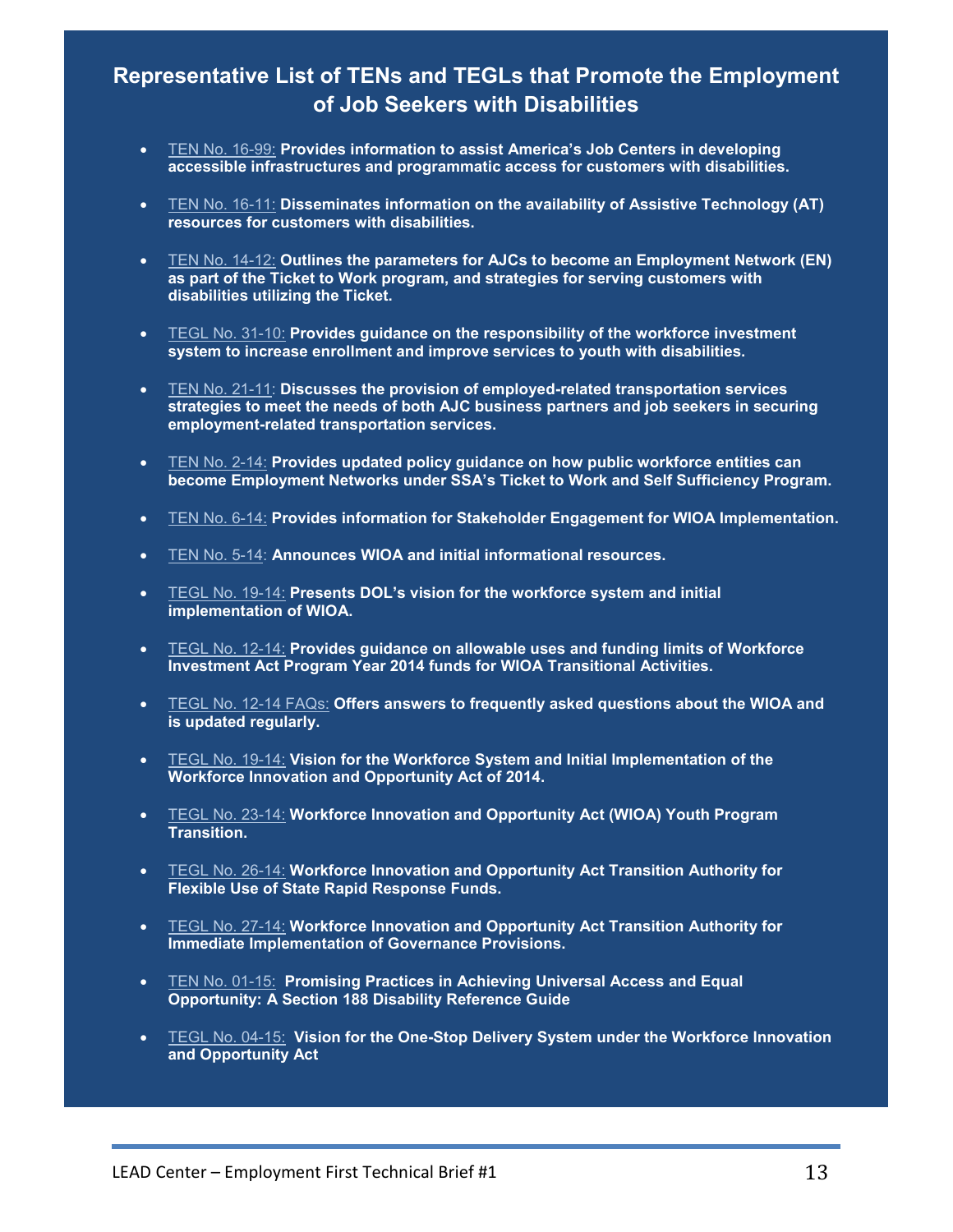## **VOCATIONAL REHABILITATION – A GATEWAY TO COMPETITIVE, INTEGRATED EMPLOYMENT**

The [Rehabilitation Act Amendments of 1998](http://www2.ed.gov/policy/speced/reg/narrative.html) state that it is the policy of the United States that the Vocational Rehabilitation (VR) program must be carried out in a manner consistent with the principle that "[i]ndividuals with disabilities must be provided the opportunities to obtain gainful employment in integrated settings."<sup>[9](#page-13-0)</sup> On January 22, 2001, the Rehabilitation Services [Administration \(RSA\)](http://www2.ed.gov/about/offices/list/osers/rsa/index.html) implemented this principle by promulgating [final regulations](http://www2.ed.gov/policy/speced/guid/rsa/tac-06-01.doc) that prohibited placement in sheltered workshops or other segregated settings from being counted as an employment outcome for purposes of the VR program.<sup>[10](#page-13-1)</sup> With those regulations, RSA amended the definition of "employment outcome," found in 34 CFR 361.5(b)(16), to read as follows:

"Employment outcome means, with respect to an individual, entering or retaining fulltime or, if appropriate, part-time competitive employment, as defined in §361.5(b) (11), in the integrated labor market, supported employment, or any other type of employment in an integrated setting, including self-employment, telecommuting, or business ownership, that is consistent with an individual's strengths, resources, priorities, concerns, abilities, capabilities, interests, and informed choice."[11](#page-13-2)

As a result of this revised definition, extended and/or sheltered employment *does not* constitute an employment outcome for purposes of the VR program.<sup>[12](#page-13-3)</sup> Through these regulations, RSA also affirmed the importance of "integrated setting" as a key component of the definition of "employment outcome"[13](#page-13-4) and "competitive employment,"[14](#page-13-5) respectively.

In more recent [guidance](https://www2.ed.gov/policy/speced/guid/rsa/tac/2014/tac-14-03.pdf) issued in 2014, RSA reinforced the critical role vocational rehabilitation can play in the effective transition of youth and young adults with significant disabilities into

l

<span id="page-13-3"></span><sup>12</sup> The VR program regulations define "extended employment" as "work in a non-integrated or sheltered setting for a public or private nonprofit agency or organization that provides compensation in accordance with the Fair Labor Standards Act" (34 CFR 361.5(b)(19)).

<span id="page-13-4"></span><sup>13</sup> The definition of "integrated setting," as used in the context of employment outcomes, can be found in 34 CFR 361.5(b)(33)(ii) and reads as follows: "With respect to an employment outcome,[integrated setting] means a setting typically found in the community in which applicants or eligible individuals interact with non-disabled individuals, other than non-disabled individuals who are providing services to those applicants or eligible individuals, to the same extent that non-disabled individuals in comparable positions interact with other persons."

<span id="page-13-5"></span><sup>14</sup> Regulations found at 34 CFR 361.5(b) (11) define "competitive employment" to mean work: (i) in the competitive labor market that is performed on a full-time or part-time basis in an integrated setting; and (ii) for which an individual is compensated at or above the minimum wage, but not less than the customary wage and level of benefits paid by the employer for the same or similar work performed by individuals who are not disabled.

<span id="page-13-0"></span><sup>9</sup> 29 USC 720(a)(3)(B).

<span id="page-13-1"></span><sup>10</sup> 66 Fed. Reg. 7249 (January 22, 2001); see also RSA Technical Assistance Circular 06-01 (Nov. 21, 2005), available at: [www2.ed.gov/policy/speced/guid/rsa/tac-06-01.d](http://www2.ed.gov/policy/speced/guid/rsa/tac-06-01.doc)oc.

<span id="page-13-2"></span><sup>11</sup> RSA Technical Assistance Circular 06-01 (Nov. 21, 2005), available at: [www2.ed.gov/policy/speced/guid/rsa/tac-06-01.](http://www2.ed.gov/policy/speced/guid/rsa/tac-06-01.doc)doc.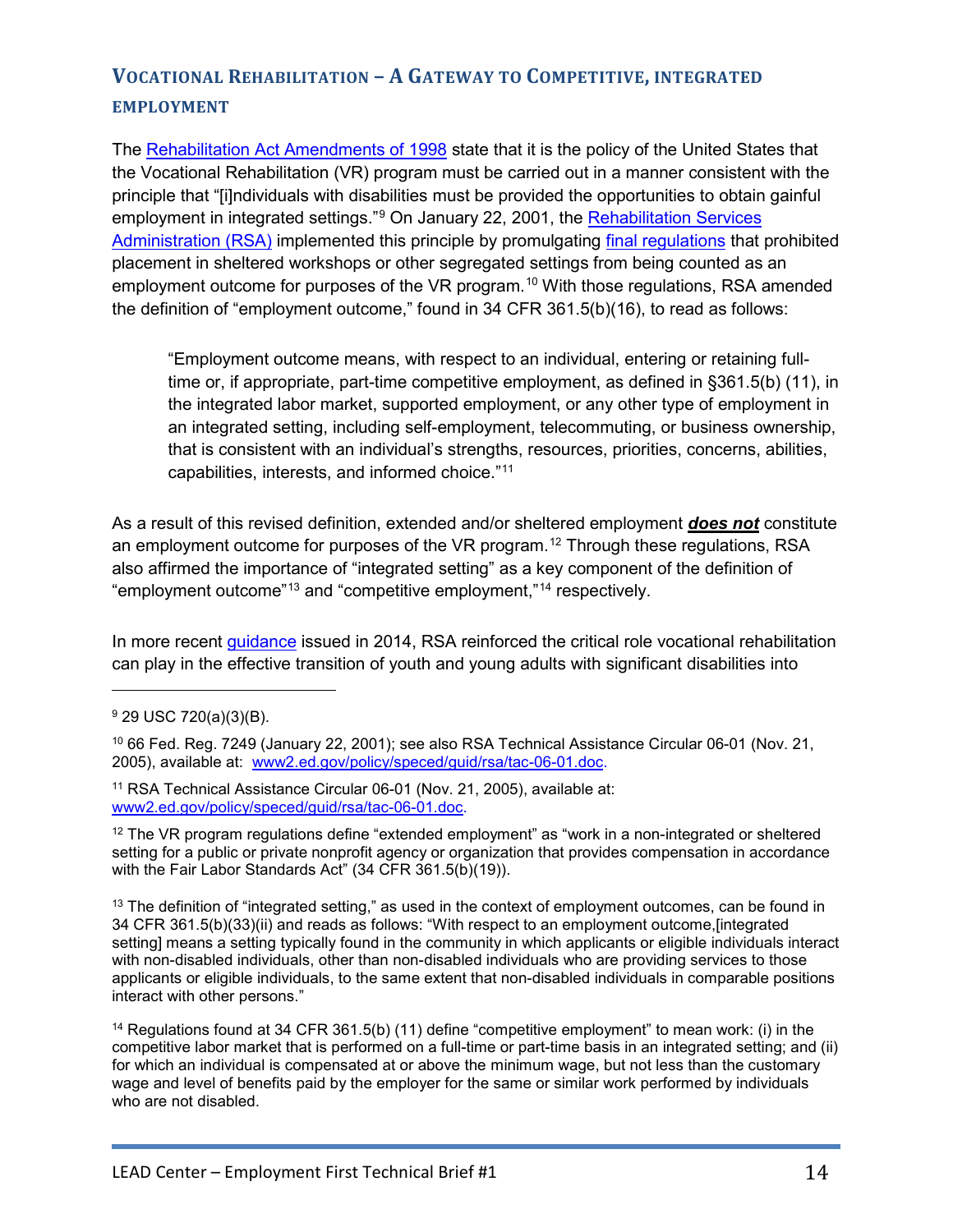competitive, integrated employment.<sup>[15](#page-14-0)</sup> The guidance outlines effective collaboration strategies between VR agencies and state educational agencies for the provision of transition services, reinforces the presumed eligibility of individuals with the most significant disabilities to receive services under VR, including but not limited to the development of an individualized plan for employment (IPE), and describes additional services that can be supported with VR resources that can help an individual with disabilities to obtain a successful employment outcome. Key elements of significance in the new guidance include:

- *Clarification around "integrated setting".* The guidance clarifies the criteria around what constitutes an "integrated setting" in terms of both VR service provision and postschool employment outcome by reaffirming that: (i) with respect to the provision of services, such a setting is typically found in the community in which applicants or eligible individuals interact with non-disabled individuals other than non-disabled individuals who are providing services to those applicants or eligible individuals; and (ii) with respect to an employment outcome, means a setting typically found in the community in which applicants or eligible individuals interact with non-disabled individuals, other than nondisabled individuals who are providing services to those applicants or eligible individuals, to the same extent that non-disabled individuals in comparable positions interact with other persons.
- *Collaboration with Education Officials through SEA Agreements.* The guidance outlines the statutory requirements of VR agencies to partner with SEAs in developing formal interagency agreements to confirm the respective roles and responsibilities with respect to the provision of technical assistance and consultation support, transition planning for common customers, financial responsibilities for the provision of specific transition services, and procedures for coordinating outreach efforts to better identify students with disabilities who are in need of transition services.
- *Provision of VR Services.* The guidance describes various services that VR can provide when no other funding stream exists to ensure the smooth transition of students with disabilities from school to post-school activities, including counseling and guidance, assessments, career exploration, job development and work experiences, work adjustment and vocational training, assistive technology, orientation and mobility, and job coaching. The guidance also suggests that VR agencies develop IPEs earlier in an individual's transition years, and amend it as the individual's goals evolve to reflect additional services that can support competitive, integrated employment as the student transitions out of the school system, including but not limited to vocational and other post-secondary training; rehabilitation technology, community-based work experiences, on the job training and internships developed in partnership with schools and/or employers; supported employment services; and disability-adjustment training, all designed to assist students with disabilities to achieve competitive, integrated employment.

<span id="page-14-0"></span><sup>15</sup> On May 6, 2014, RSA published Technical Assistance Circular RSA-TAC-14-03, entitled, "Transition Planning and Services Provided through the State Vocational Rehabilitation Services Program. See <https://www2.ed.gov/policy/speced/guid/rsa/tac/2014/tac-14-03.pdf> for more information. l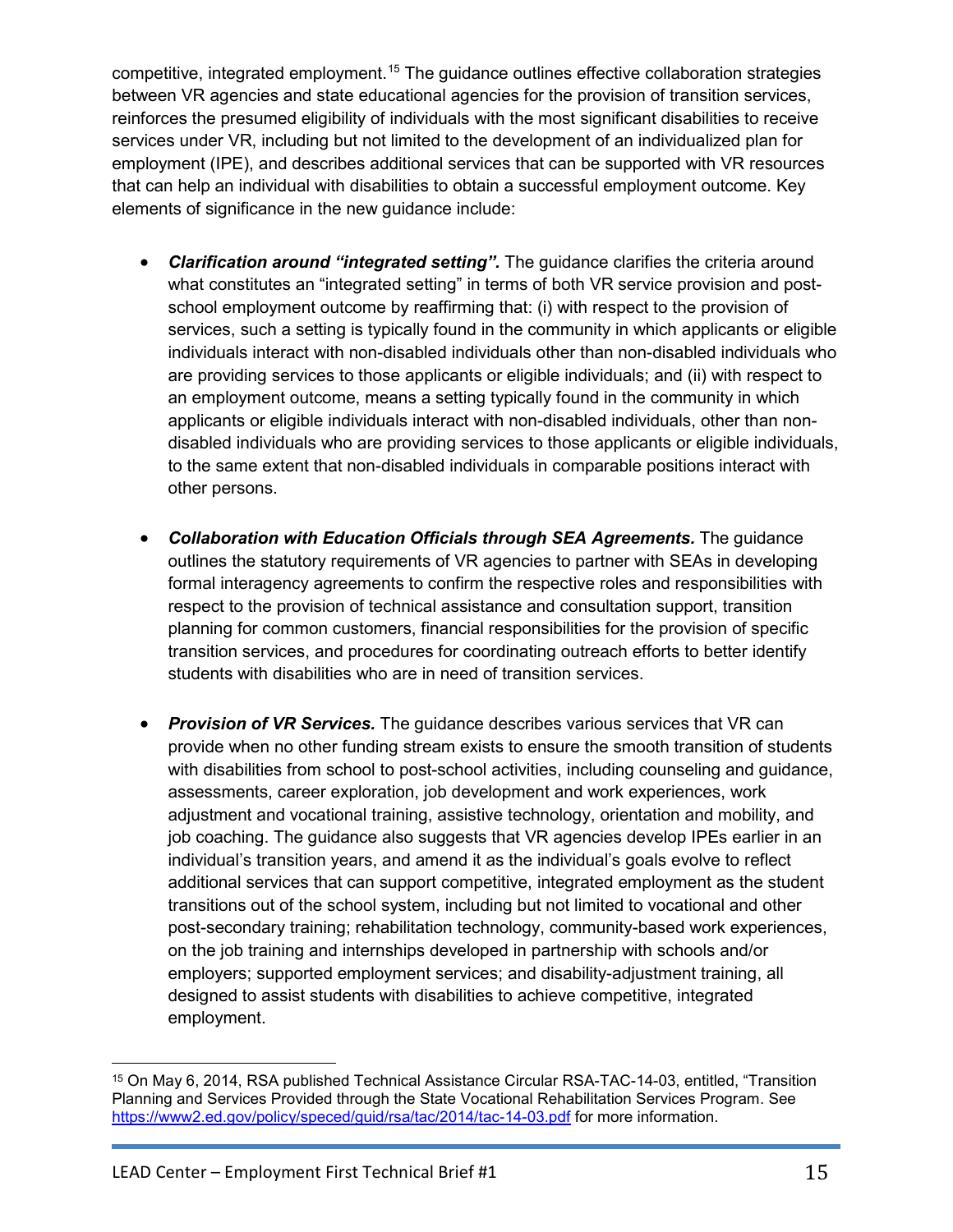• *Services to Groups.* The guidance discusses the parameters by which VR agencies may establish, develop or improve partnerships with public and nonprofit community rehabilitation programs (CRPs) by building their capacity to provide VR services, including transition services that "promote integration and competitive employment".[16](#page-15-0)

To bring emphasis to the array of innovative, evidence-based practices that VR can fund that lead to competitive, integrated employment outcomes, RSA also included new data elements and guidance in its revised <u>RSA-911 Reporting Manual</u><sup>[17](#page-15-1)</sup> published July, 2013 that further promotes the use of vocational rehabilitation resources to support individuals to attain competitive, integrated employment:

## **New RSA-911 Reporting Data Elements re: Competitive, Integrated** E**mployment**

- **Employment Status at Closure [Data type VARCHAR (1)]:** *For an individual who achieved an employment outcome, enter the applicable one-digit code that describes the employment outcome of the individual when his or her service record was closed. If classifying the individual into two different employment statuses from Codes 1 or 3-6 is possible, select a code designating the principal status.*
- **Customized Employment Services [Data Elements 181-185**]: *Services that involve a blend of flexible strategies that result in the provision of individually negotiated and designed services, supports, and job opportunities for an individual and that lead to an employment outcome of customized employment, including self-employment. A key factor in deciding if a service is a customized employment service is the presence of employer negotiation, including customizing a job description based on current unidentified and unmet needs of the employer and the needs of the employee; developing a set of job duties or tasks; developing a work schedule (including determining hours worked); determining a job location; developing a job arrangement (such as job carving, job sharing, or a split schedule); or determining specifics of supervision.*
- **Employment Without Supports in Integrated Setting** *is full-time or part-time employment in an integrated setting without ongoing support services. For purposes of this report, this is work performed for wages, salary, commissions, tips, or piece-rates, below, at, or above the minimum wage. Do not include self-employed individuals.*
- **Self-employment (except BEP)** *refers to work for profit or fees including operating one's own business, farm, shop, or office. "Self-employment" includes sharecroppers, but not wage earners on farms.*

<span id="page-15-0"></span><sup>&</sup>lt;sup>16</sup> Excerpt from Section 103(b)(2)(A) of the Rehabilitation Act and 34 CFR 361.49(a)(1), reiterated in the May 6, 2014 RSA Technical Assistance Circular RSA-TAC-14-03, page 12 [\(https://www2.ed.gov/policy/speced/guid/rsa/tac/2014/tac-14-03.pdf\)](https://www2.ed.gov/policy/speced/guid/rsa/tac/2014/tac-14-03.pdf).

<span id="page-15-1"></span> <http://www2.ed.gov/policy/speced/guid/rsa/pd/2013/pd-13-05.pdf><sup>17</sup> RSA-PD-13-05 dated July 10, 2013. Published by the Office of Special Education and Rehabilitative Services, Rehabilitation Services Administration, U.S. Department of Education.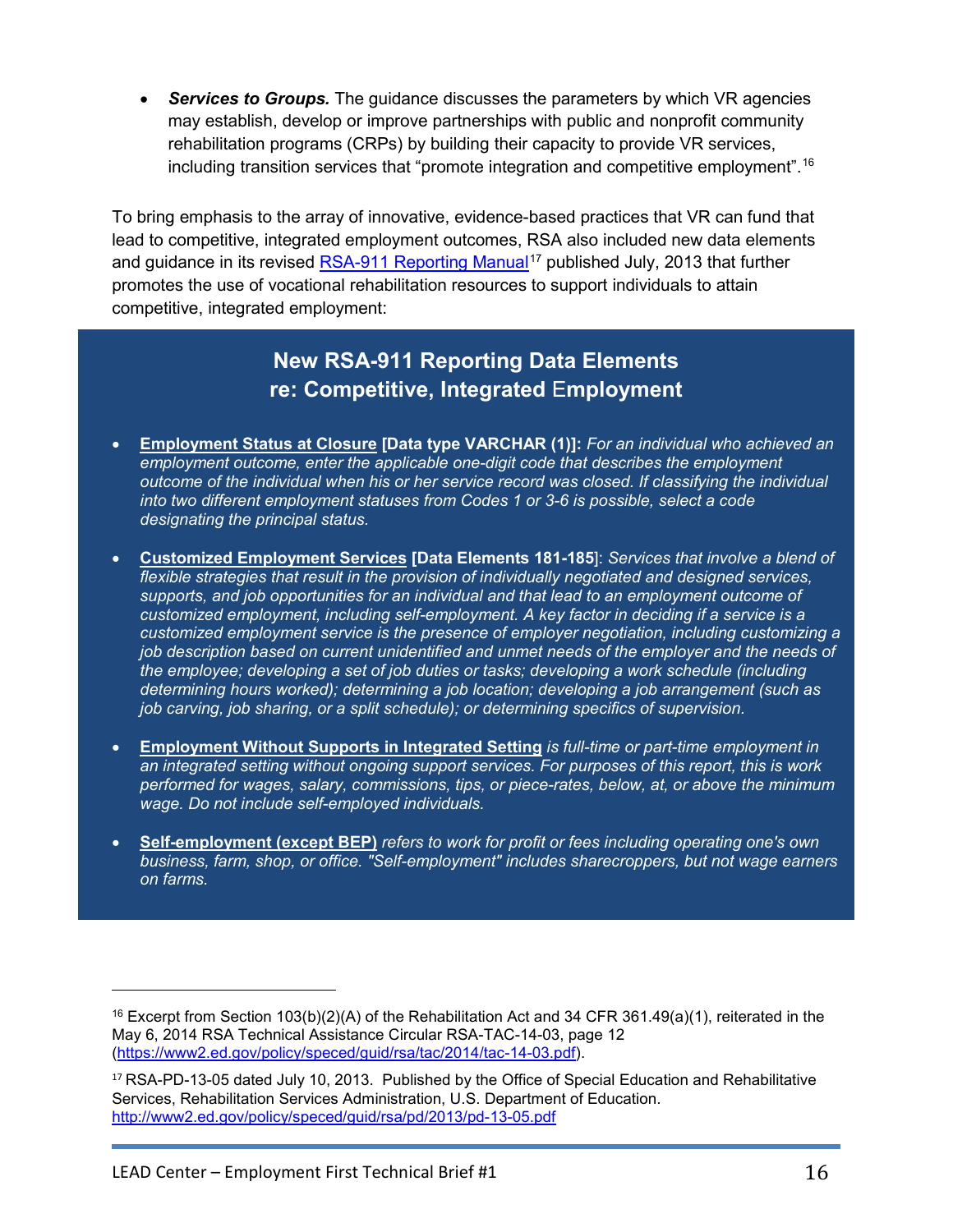More information on the updated RSA-911 Reporting Manual can be found at: [https://www2.ed.gov/policy/speced/guid/rsa/pd/201](https://www2.ed.gov/policy/speced/guid/rsa/pd/2014/pd-14-01.pdf)4/pd-14-01.pdf.

With passage of the WIOA, additional regulatory guidance is expected that will provide even stronger reinforcement and clarity of the VR system's role and responsibilities regarding supporting youth and young adults with significant disabilities achieve competitive, integrated employment outcomes.<sup>18</sup>

## *Engaging Employers in Employment First Systems Change – New Federal Policies regarding the Responsibilities of Federal Contractors in the Hiring and Payment of Workers with Disabilities*

Two recent policy developments impacting the responsibilities of Federal contractors in hiring and retaining workers with disabilities can be utilized to inform state *Employment First* efforts.

### **NEW REGULATIONS IMPLEMENTING SECTION 503 OF THE REHABILITATION ACT OF 1973**

On September 24, 2013, the U.S. Department of Labor's [Office of Federal Contract Compliance](http://www.dol.gov/ofccp/)  [Programs \(OFCCP\)](http://www.dol.gov/ofccp/) published a [Final Rule](http://www.dol.gov/ofccp/regs/compliance/section503.htm) in the Federal Register that makes changes to the regulations implementing Section 503 of the Rehabilitation Act of 1973, as amended (Section 503) at 41 CFR Part 60-741. Section 503 prohibits Federal contractors and subcontractors from discriminating in employment on the basis of disability and requires these employers to take affirmative action to recruit, hire, promote, and retain qualified individuals with disabilities. The Final Rule strengthens the affirmative action provisions of the regulations to aid contractors in their efforts to recruit and hire individuals with disabilities (IWDs), and improve their job opportunities. The Final Rule also makes changes to the nondiscrimination provisions of the regulations to bring them into compliance with the ADA Amendments Act of 2008.

The new Section 503 regulations became effective on March 24, 2014. However, current contractors with a written affirmative action program (AAP) already in place on the effective date have additional time to come into compliance with the AAP requirements. The compliance structure seeks to provide contractors the opportunity to maintain their current AAP cycle. Highlights of the new 503 regulations include:

• **Utilization goal:** The new regulations establish a nationwide seven percent utilization goal for qualified IWDs. Contractors will apply the goal to each of their job groups, or to their entire workforce if the contractor has 100 or fewer employees. Note that failing to meet the disability goal is not a violation of the regulation and will not lead to a fine, penalty, or sanction. Instead, the goal is a management tool that informs decisionmaking and provides real accountability. Contractors must conduct an annual utilization analysis, identify and assess any problem areas, and establish specific action-oriented programs to address any identified problems.

<span id="page-16-0"></span> $18$  Once the new regulations around WIOA implementation come to fruition, this policy resource will be updated.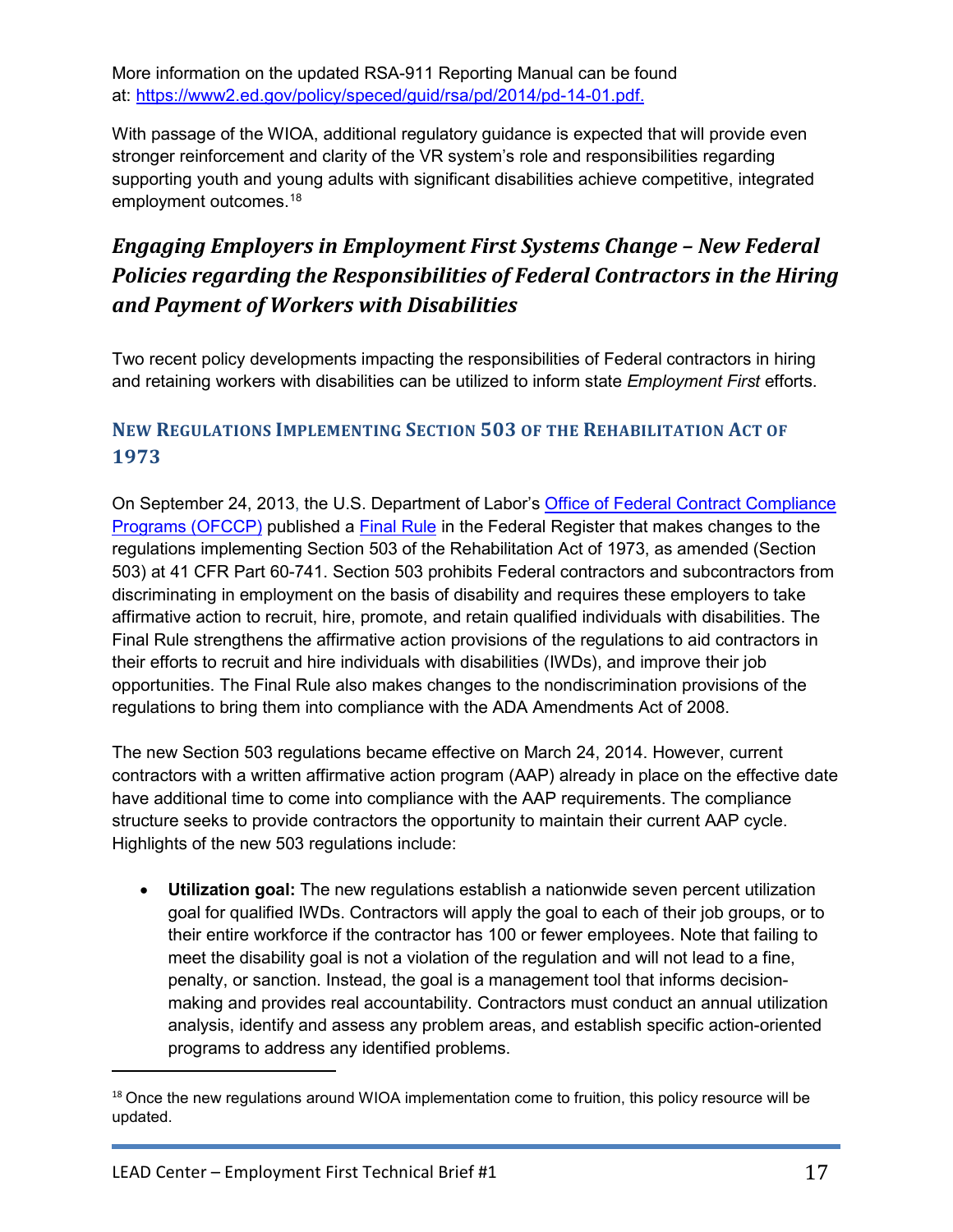- **Data collection:** The new regulations require that contractors document and update annually several quantitative comparisons for the number of IWDs who apply for jobs and the number of IWDs they hire. Having this data will assist contractors in measuring the effectiveness of their outreach and recruitment efforts. The data must be maintained for three years to be used to spot trends.
- **Invitation to Self-Identify:** The new regulations require that contractors invite applicants to voluntarily self-identify as IWDs at both the pre-offer and post-offer phases of the application process, using language prescribed by OFCCP in an OMB-approved form available on the OFCCP website. In addition to the voluntary pre-offer self-identification opportunity, the new regulations require that contractors invite their employees to selfidentify as IWDs every five years, beginning the first year that they become subject to the new requirements, using the prescribed form. In addition, at least once during the years between these invitations, contractors must remind their employees that they can update their disability status at any time.
- **Incorporation of the EO Clause:** The new regulations require that specific language be used when incorporating the equal opportunity clause into a subcontract by reference. The mandated language, though brief, alerts subcontractors to their responsibilities as Federal contractors.
- **Records Access:** The new regulations requires contractors, upon request, to inform OFCCP of all formats, including electronic formats, in which it maintains its records and provide them to OFCCP in whichever of those formats OFCCP requests.
- **ADAAA:** The new regulations implement changes necessitated by the passage of the ADA Amendments Act (ADAAA) of 2008 by revising the definition of "disability" and certain nondiscrimination provisions of the implementing regulations.

. <http://www.dol.gov/ofccp/regs/compliance/section503.htm> Additional informational resources can be obtained on the OFCCP webpage on 503 at:

#### **EXECUTIVE ORDER 13658: ESTABLISHING A MINIMUM WAGE FOR CONTRACTORS**

In addition to the final rule on 503, President Obama signed [Executive Order 13658](http://www.whitehouse.gov/the-press-office/2014/02/12/executive-order-minimum-wage-contractors) (E.O.) on February 12, 2014. This E.O. extends a new minimum wage floor to workers with disabilities on specific future Federal contracts whose wages are calculated pursuant to certificates issued under Section 14(c) of the Fair Labor Standards Act (FLSA). The new minimum wage will apply to new contracts and replacements for expiring contracts.

Under FLSA section 14(c) provisions, employees with disabilities can be paid on a commensurate wage based upon their productivity compared to workers who are not disabled for the work being performed. Federal contracts provide for prevailing wage requirements. Entities with FLSA section 14(c) certificates that are operating Federal contracts can pay eligible people with disabilities at a commensurate wage based upon their productivity relative to the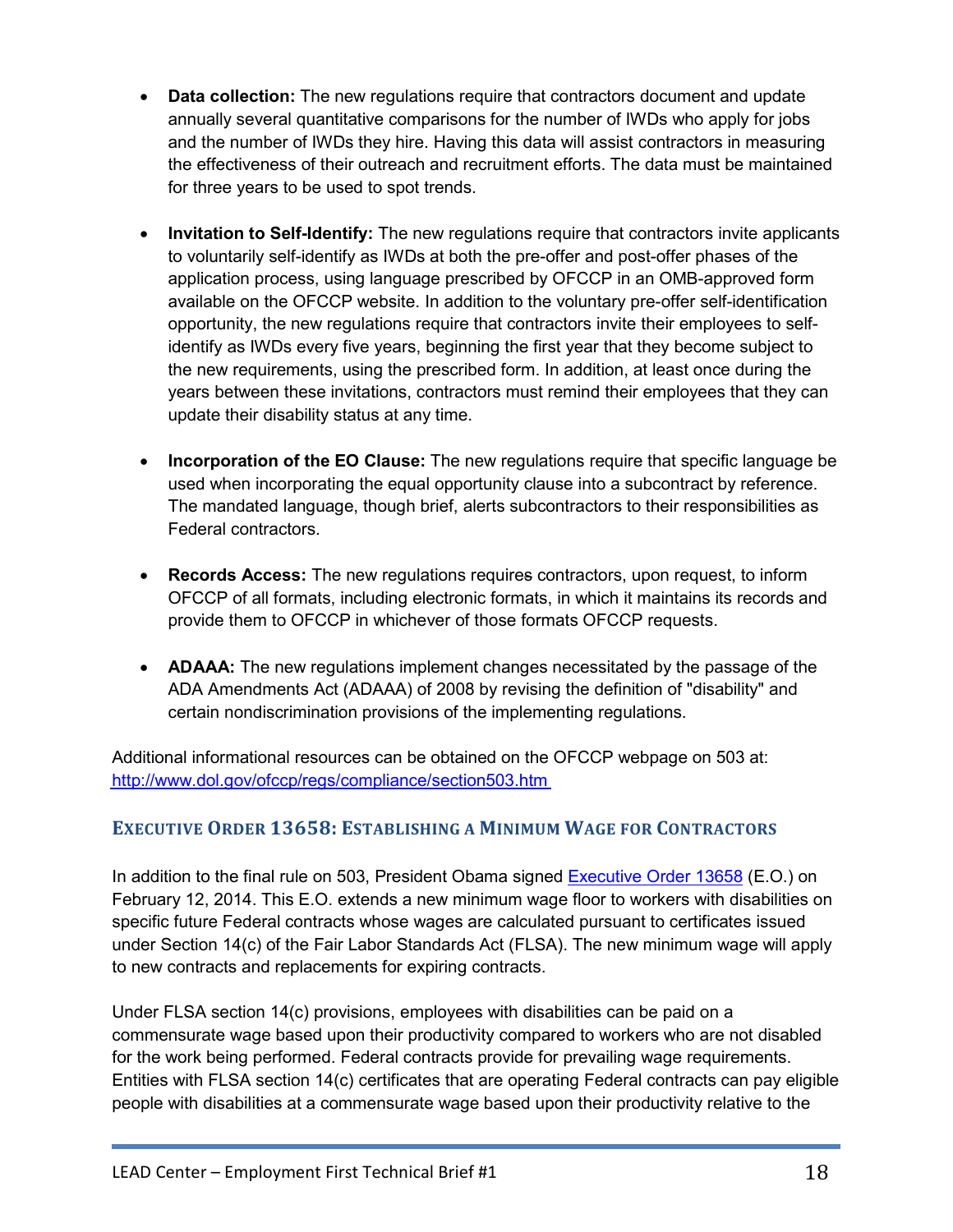prevailing wage. Some of these contractors receive procurement priority due to hiring high numbers of people with disabilities.

Effective January 1, 2015, contractors on new Federal contracts and subcontracts for services (i.e., food service, concessions and janitorial) and construction are required to pay all workers at least \$10.10/hour, including workers who would otherwise be paid subminimum wages by entities utilizing section 14(c) wage certificates under the FLSA. The E.O. does not change the "productivity" rating, but rather establishes \$10.10 as the lowest available hourly wage. The E.O. does not change existing regulations or productivity requirements (other than creating the wage floor) around the FLSA section 14(c) program. Additionally, the E.O. does not affect wages paid on Federal contracts/subcontracts awarded prior to the implementation date outlined in the E.O. or to employees under Federal manufacturing or supply contracts subject to the Walsh Healey Public Contracts Act. Finally, the E.O. does not extend to workers with disabilities who do not work under Federal contractors. The Wage and Hour Division has developed a [fact sheet](http://www.dol.gov/whd/flsa/nprm-eo13658/factsheet.htm) on the scope and implementation of the Executive Order.

## **How will the New Executive Order (E.O. 13658) Impact Workers with Disabilities?**

If the prevailing wage on an E.O.-covered contract under the Service Contract Act (SCA) is \$20.20/hour and a person with a disability paid under a section 14(c) certificate would normally be paid at 30 percent of the prevailing wage (\$6.06), they will now be paid \$10.10/hour; but if a person on the SCA covered contract would normally be paid at 60 percent of the prevailing wage (\$12.12), they would still be paid \$12.12 while other non-disabled workers will be paid \$20.20 (the prevailing wage).

## *Ensuring Long-Term Supports and Services that Assist Workers with Disabilities to Achieve Optimal Self-Sufficiency*

Medicaid and Social Security are significant Federal entitlement programs that individuals with disabilities rely on for supplemental income, health care, and long term supports and services. Several incentives have been incorporated into the Social Security program to encourage and support individuals with disabilities to return to work. Additionally, several Federal policy communications have been disseminated in recent years by the Centers for Medicare and Medicaid Services (CMS) that provide recommendations to states on how they can better align service definitions and categories, reimbursement structures, and operational practices to further emphasize competitive, integrated employment as a preferred outcome of home and community based services.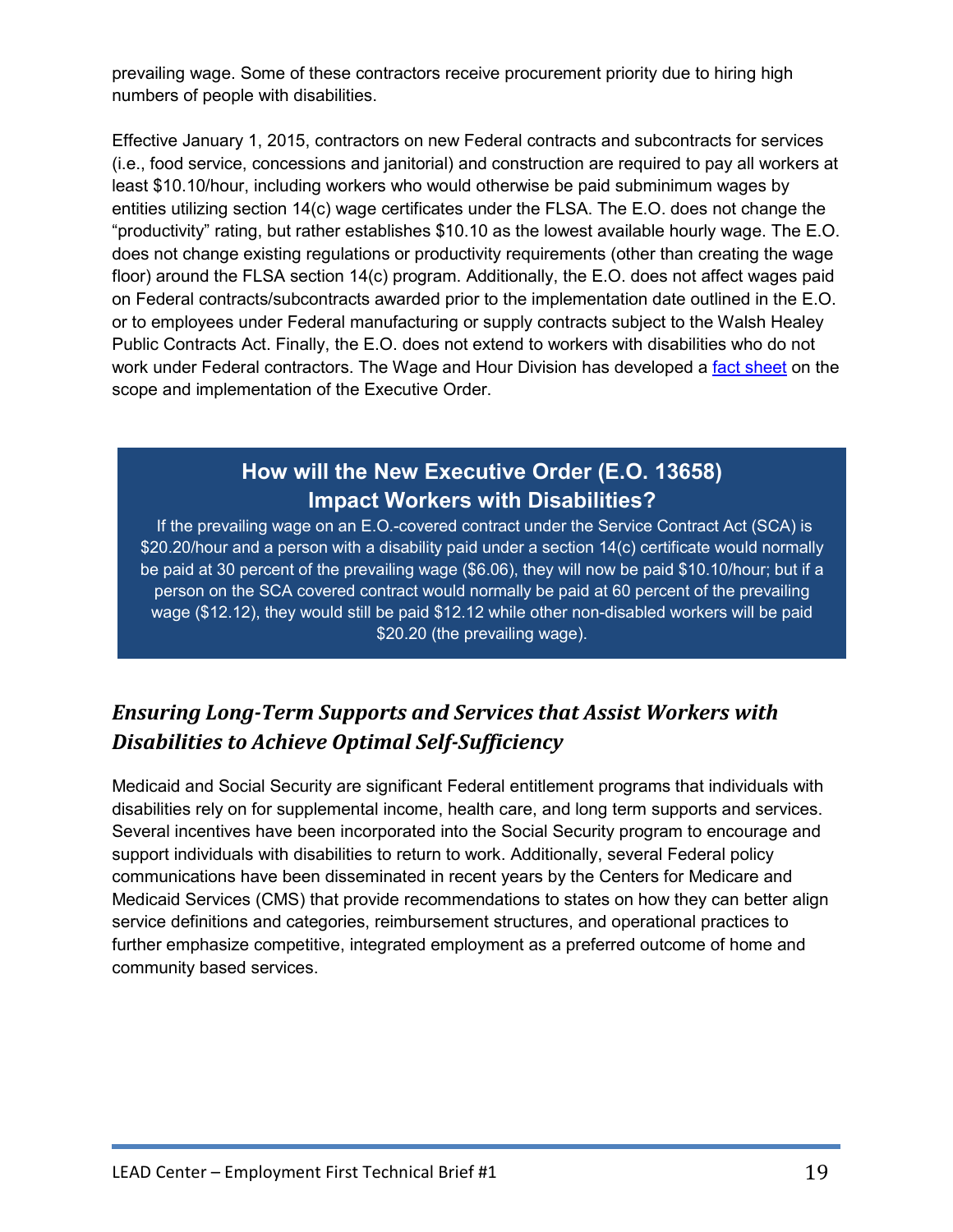#### **SOCIAL SECURITY: WORK INCENTIVES AND TICKET TO WORK**

#### **The Potential in Social Security Work Incentives**

Special rules make it possible for people with disabilities receiving Social Security Disability Income (SSDI) or Supplemental Security Income (SSI) to work and still receive monthly payments and Medicare or Medicaid. Social Security calls these rules "work incentives."

- *SSDI & SSI Work Incentives:* Under SSDI and SSI, individuals can utilize a number of work incentives to support their employment goals, including [Impairment Related Work](http://www.ssa.gov/disabilityresearch/wi/detailedinfo.htm#IRWE)  [Expenses;](http://www.ssa.gov/disabilityresearch/wi/detailedinfo.htm#IRWE) [Subsidies and Special Conditions;](http://www.ssa.gov/disabilityresearch/wi/detailedinfo.htm#SASC) [Unincurred Business Expenses;](http://www.ssa.gov/disabilityresearch/wi/detailedinfo.htm#3UBE) [Unsuccessful Work Attempts;](http://www.ssa.gov/disabilityresearch/wi/detailedinfo.htm#UWA) [Continued Payments Under a Vocational](http://www.ssa.gov/disabilityresearch/wi/detailedinfo.htm#CPUVRB) Rehabilitation [Program;](http://www.ssa.gov/disabilityresearch/wi/detailedinfo.htm#CPUVRB) and [Expedited Reinstatement \(EXR\).](http://www.ssa.gov/disabilityresearch/wi/exr.htm)
- **SSDI Work Incentives:** In addition to the above-mentioned incentives, SSDI recipients may also be eligible to pursue additional work incentives, including those related to [Trial](http://www.ssa.gov/disabilityresearch/wi/detailedinfo.htm#TWP)  [Work Period;](http://www.ssa.gov/disabilityresearch/wi/detailedinfo.htm#TWP) [Extended Period of Eligibility;](http://www.ssa.gov/disabilityresearch/wi/detailedinfo.htm#EPE) [Continuation of Medicare Coverage;](http://www.ssa.gov/redbook/eng/ssdi-only-employment-supports.htm4) [Medicare for People With Disabilities who Work;](http://www.ssa.gov/redbook/eng/ssdi-only-employment-supports.htm#5) and [Protection From Medical](http://www.ssa.gov/disabilityresearch/wi/cdrprotection.htm)  [Continuing Disability Reviews.](http://www.ssa.gov/disabilityresearch/wi/cdrprotection.htm)
- *SSI Work Incentives:* SSI recipients also have access to a number of unique work incentives depending on their individual circumstances. These additional incentives include [Blind Work Expenses;](http://www.ssa.gov/disabilityresearch/wi/detailedinfo.htm#BWE) [Earned Income Exclusion;](http://www.ssa.gov/redbook/eng/ssi-only-employment-supports.htm#1) [Student Earned Income](http://www.ssa.gov/redbook/eng/ssi-only-employment-supports.htm#2=&a0=2)  [Exclusion;](http://www.ssa.gov/redbook/eng/ssi-only-employment-supports.htm#2=&a0=2) [Plan to Achieving Self-Support;](http://www.ssa.gov/disabilityresearch/wi/pass.htm) [Property Essential to Self-Support;](http://www.ssa.gov/disabilityresearch/wi/detailedinfo.htm#PESS) [Special](http://www.ssa.gov/disabilityresearch/wi/detailedinfo.htm#SSPPWW)  [SSI Payments for People Who Work;](http://www.ssa.gov/disabilityresearch/wi/detailedinfo.htm#SSPPWW) [Continued Medicaid Eligibility;](http://www.ssa.gov/disabilityresearch/wi/1619b.htm) [Special Benefits for](http://www.ssa.gov/disabilityresearch/wi/detailedinfo.htm#Special)  [People Eligible Under Section 1619 \(a\) or \(b\) Who Enter a Medical Treatment Facility;](http://www.ssa.gov/disabilityresearch/wi/detailedinfo.htm#Special) and [Reinstating Eligibility Without a New Application.](https://www.disability.gov/resource/reinstating-ssi-eligibility-without-a-new-application/)

There is a great deal of confusion about the applicability of Social Security work incentives, including their simultaneous use with other publicly-financed resources. As such, it is important that individuals with disabilities, their families, and disability service professionals across systems have access to accurate and updated information about how these various incentives can be utilized to support the employment and self-sufficiency goals of individuals with disabilities. Additionally, the coordination of case management and Social Security benefits planning services is essential to ensuring that individuals with disabilities receive consistent and accurate information to help inform their decision with respect to developing employment goals. More details on each Social Security work incentive can be found at: [http://www.ssa.gov/disabilityresearch/wi/detailedinfo.htm.](http://www.ssa.gov/disabilityresearch/wi/detailedinfo.htm)

#### **The Power of the Ticket to Work Program**

In addition to these Social Security work incentives, the Ticket to Work and Self- Sufficiency Program (Ticket Program) was created in 1999 through the [Ticket to Work and Work Incentives](http://www.gpo.gov/fdsys/pkg/PLAW-106publ170/html/PLAW-106publ170.htm)  [Improvement Act of 1999](http://www.gpo.gov/fdsys/pkg/PLAW-106publ170/html/PLAW-106publ170.htm) (section 1148 of the Social Security Act). The Ticket Program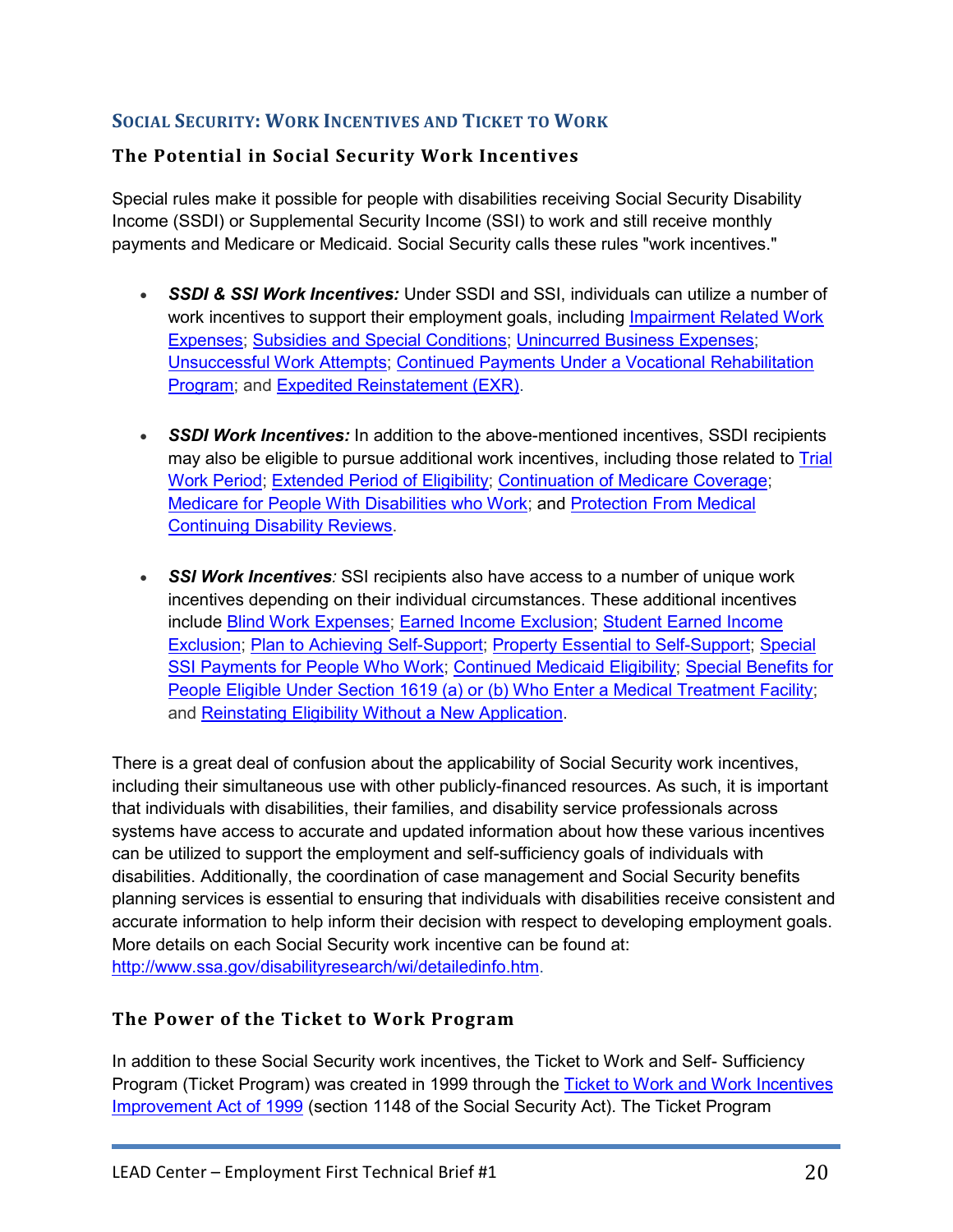provides Social Security beneficiaries with disabilities more choices for receiving employment services and increases provider incentives to serve beneficiaries with disabilities who wish to maximize their economic self- sufficiency through work opportunities. In 2008, Social Security made [improvements](http://www.socialsecurity.gov/work/documents/TTW_REG.doc) to the Ticket Program through revised regulations that incorporated Social Security's vision of the future direction of the Program. These changes were based on lessons learned and issues arising from experience in implementing the original rules. Despite the adoption of these new changes in 2008, confusion continues to persist in the field about how the Ticket can be applied to support the employment goals of individuals with disabilities. As such, state governments are encouraged to make sure that all publicly-financed systems are accessing the most recent information on utilization and leveraging of the Ticket to support the employment outcomes of youth and adults with disabilities. To assist in this effort, SSA created a chart that compares the changes made to the Ticket Program based on the 2008 regulations [See [Side-by Side Comparison of Key Regulatory Provisions: Old Regulations vs. Revised-](http://www.socialsecurity.gov/work/documents/Chart_of_Key_Changes_to_Ticket_to_Work_Regulations.pdf)[Regulations\].](http://www.socialsecurity.gov/work/documents/Chart_of_Key_Changes_to_Ticket_to_Work_Regulations.pdf)

### **USING MEDICAID TO FUND LONG-TERM SUPPORTS AND SERVICES THAT FACILITATE COMPETITIVE, INTEGRATED EMPLOYMENT OUTCOMES FOR INDIVIDUALS WITH SIGNIFICANT DISABILITIES**

Under existing Federal guidance, state Medicaid agencies may allow waiver participants (between ages 18-64) access to an array of employment supports, including but not limited to Career Planning, Individual Supported Employment Services (including a Customized Employment model of service delivery), and Small Group Employment. There is a time limit required with regards to Career Planning and Pre-Vocational Services, but not other employment-related services. In September 2011, CMS issued an *Informational Bulletin* that clarifies existing CMS guidance on development and implementation of §1915 (c) Waivers for employment and employment related services.<sup>[19](#page-20-0)</sup> This guidance provides the following:

- Highlights the importance of competitive work for people with and without disabilities and CMS's goal to promote competitive, integrated employment options through the waiver program;
- Acknowledges best and promising practices in employment support, including selfdirection and peer support options;
- Clarifies that Ticket to Work outcome and Milestone payments are not in conflict with payment for Medicaid services rendered because both Ticket to Work and Milestone payments are based on achieving an outcome, not service delivery;

 $\overline{a}$ 

<span id="page-20-0"></span><sup>19</sup> See CMCS Informational Bulletin entitled Updates to the *§1915 (c) Waiver Instructions and Technical Guide regarding Employment and Employment-related Services* dated September 16, 2011. [http://www.cms.gov/ CMCSBulletins/downloads/CIB-9-16-11.pdf](http://www.cms.gov/CMCSBulletins/downloads/CIB-9-16-11.pdf)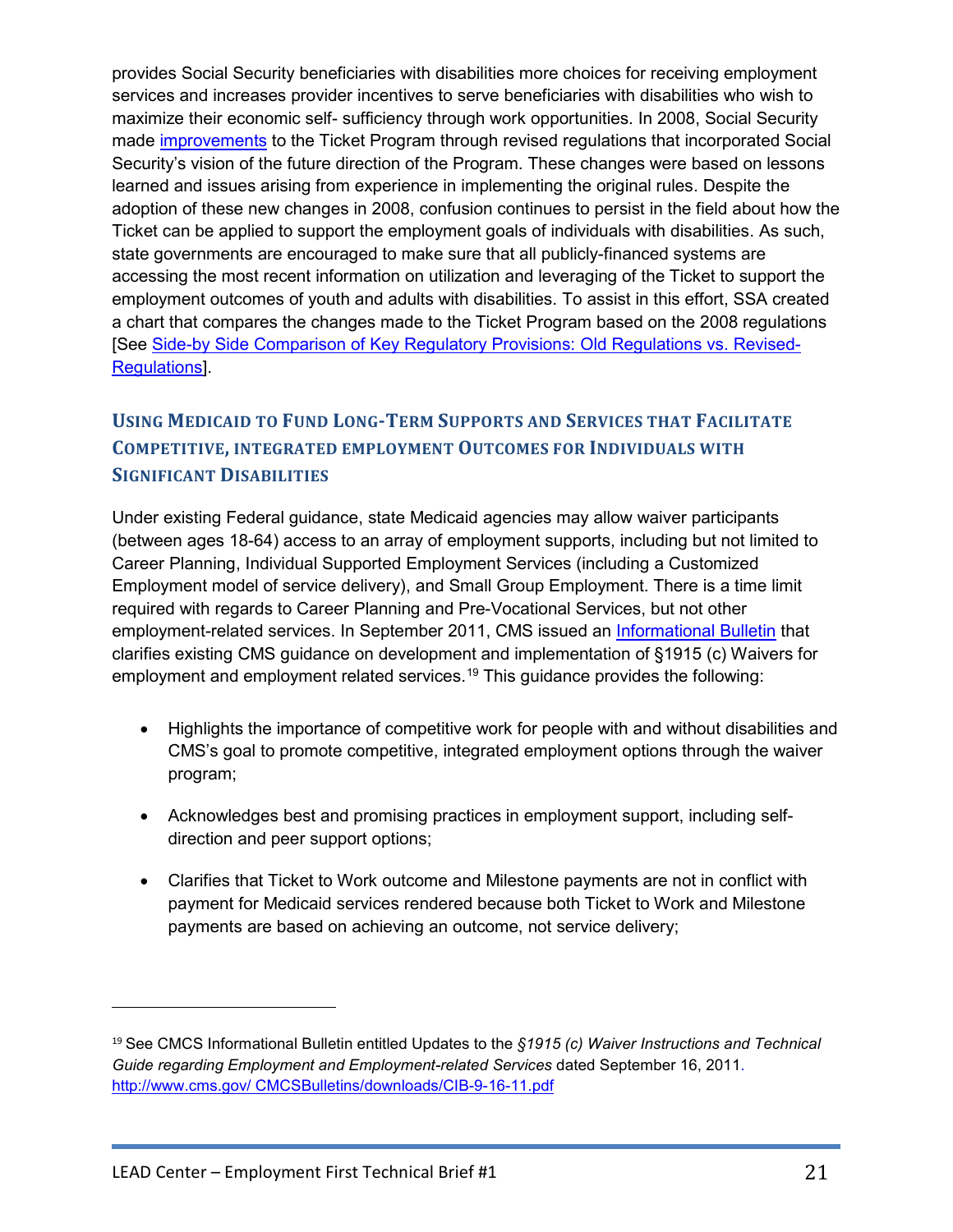- Differentiates supported employment into two definitions individual and small group supported employment;
- Includes a new service definition for career planning that may be separate or rolled into the other employment-related service definitions;
- Clarifies that waiver funding can be used to fund customized employment strategies;
- Emphasizes the critical role of person-centered planning in achieving employment outcomes;
- Reaffirms that sheltered work, which is considered vocational in nature, is *not* an allowable employment service option under the waiver;
- Modifies both the pre-vocational services and supported employment definitions to clarify that volunteer work and other activities that are not paid, competitive, integrated employment can only be funded as pre-vocational services as opposed to supported employment services; and
- Explains that pre-vocational services are not an end point, but rather a time-limited service for the purpose of helping someone obtain competitive, integrated employment. [20](#page-21-0)

In addition to the September 2011 Informational Bulletin, CMS released [new regulations](https://www.federalregister.gov/articles/2014/01/16/2014-00487/medicaid-program-state-plan-home-and-community-based-services-5-year-period-for-waivers-provider) in January 2014 governing home and community-based services (HCBS) provided through state Medicaid programs. The final rule addresses several sections of Medicaid law under which states may use Federal Medicaid funds to pay for home and community-based services (HCBS). The rule supports enhanced quality in HCBS programs, and adds protections for individuals receiving services. In addition, this rule reflects CMS' intent to ensure that individuals receiving services and supports through Medicaid's HCBS programs have full access to the benefits of community living and are able to receive services in the most integrated setting.

The [regulations](https://www.federalregister.gov/articles/2014/01/16/2014-00487/medicaid-program-state-plan-home-and-community-based-services-5-year-period-for-waivers-provider) clarify that in order to receive Federal HCBS funding for services to seniors and individuals with disabilities, states must ensure that those services are tailored to each individual's needs through a person-centered planning process. States must ensure that HCBS recipients live in the setting of their choice, and that those settings provide opportunities to these individuals to work in competitive integrated settings, manage their resources, and receive services in the community. CMS also noted that HCBS services provided outside the home such as supported employment services, pre-vocational or day services - also must be provided in settings that meet the regulatory requirements regarding HCBS settings, which promote community integration. In order to continue to be eligible for waiver funding, services delivered through use of these settings will need to:

"….support full access of individuals receiving (waiver services) to the greater community, **including opportunities to seek employment and work in competitive integrated settings**, engage in community life, control personal resources, and receive

l

<span id="page-21-0"></span><sup>&</sup>lt;sup>20</sup> The Informational Bulletin guidance did not define the numerical parameters for time limits of prevocational services, but rather left this up to individual state Medicaid agencies to determine.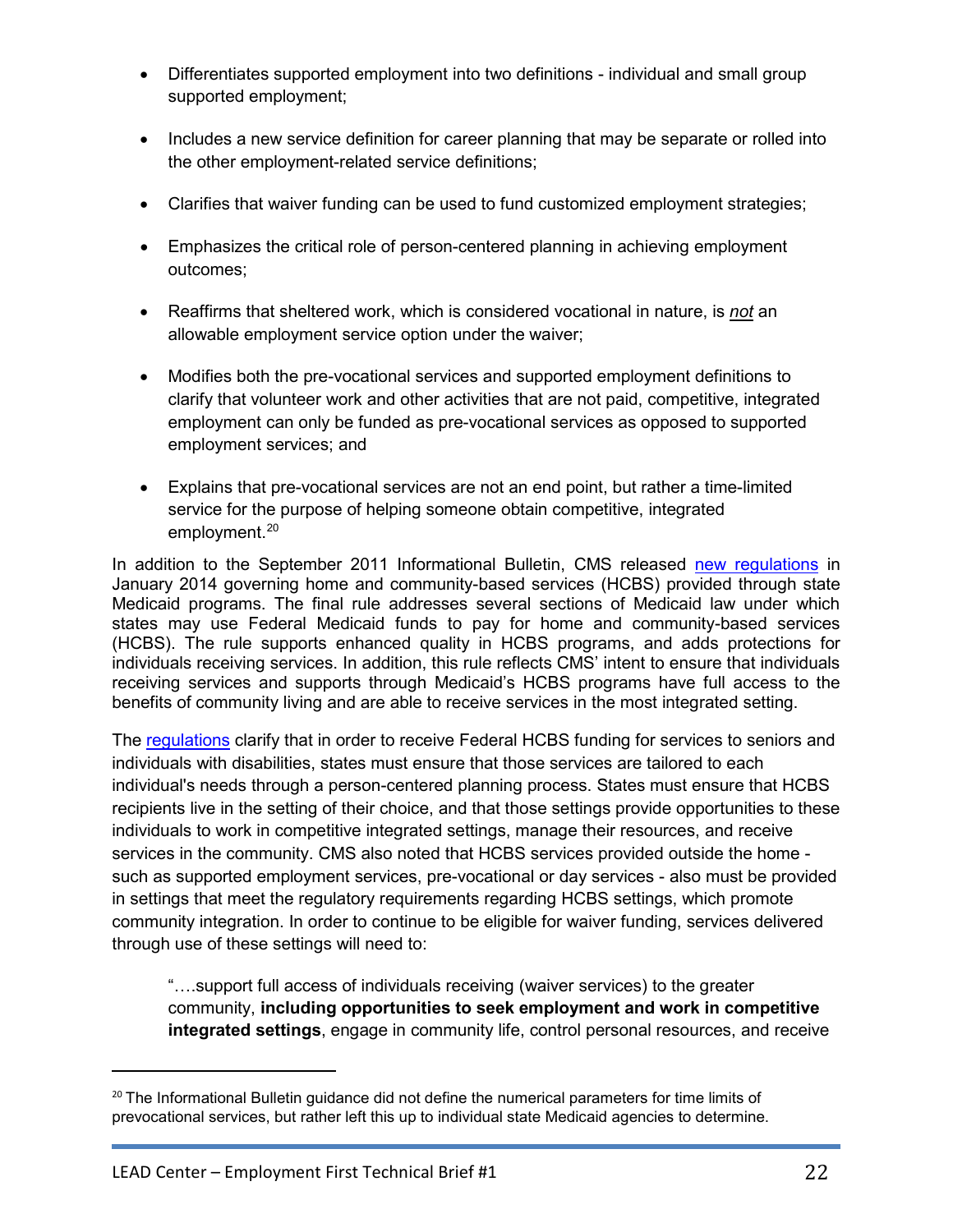services in the community to the same degree of access as individuals not receiving (waiver services)."

To assist states in complying with the requirements of the HCBS final rule as it relates to nonresidential settings, CMS released a [toolkit](http://www.medicaid.gov/Medicaid-CHIP-Program-Information/By-Topics/Long-Term-Services-and-Supports/Home-and-Community-Based-Services/Home-and-Community-Based-Services.html) with a number of various fact sheets and resources. The final elements for the toolkit, released in December 2014, include a resource entitled ["Exploratory Questions to Assist States in Assessment of Non-Residential Home and](http://www.medicaid.gov/medicaid-chip-program-information/by-topics/long-term-services-and-supports/home-and-community-based-services/downloads/exploratory-questions-non-residential.pdf)  [Community-Based Service \(HCBS\)/Settings"](http://www.medicaid.gov/medicaid-chip-program-information/by-topics/long-term-services-and-supports/home-and-community-based-services/downloads/exploratory-questions-non-residential.pdf) and a substantially revised Q&A document called ["HCBS Final Regulations 42 CRF Part 441: Questions and Answers Regarding Home and](http://www.medicaid.gov/medicaid-chip-program-information/by-topics/long-term-services-and-supports/home-and-community-based-services/downloads/q-and-a-hcb-settings.pdf)  [Community-Based](http://www.medicaid.gov/medicaid-chip-program-information/by-topics/long-term-services-and-supports/home-and-community-based-services/downloads/q-and-a-hcb-settings.pdf) Settings". This second document includes new questions regarding nonresidential settings, but also substantially revised and expanded questions regarding other aspects of the settings requirements (and may be updated in the future to include additional responses to new questions).

The purpose of the *Exploratory Questions* document is to "offer considerations for states as they assess whether non-residential HCB settings meet the Medicaid HCB settings requirements." The optional questions for non-residential settings are organized by each HCB setting regulation requirement (in italics).

Significantly, in the introduction to the questions CMS indicates that, "the nature of the service will impact how the state addresses the HCB settings requirements." The state's determinations about certain settings for services, such as those that are "highly clinical/medical in nature, e.g., medical adult day programs," and "the extent to which changes in the settings are necessary to comply with the requirements," may be "different than state decisions/actions for a setting that is less medical/clinical in nature," CMS says. Additionally, states "should consider carefully the extent to which settings compliance is met due to the nature of the service and/or the HCB qualities." For example, for individuals seeking supports for competitive employment, the state should consider not just whether the physical setting itself meets the HCB settings requirements, but also "whether the right service is being appropriately provided to achieve its goal, including the duration of the service and the expected outcomes of the service, or whether the provision of a different type of service would more fully achieve competitive employment in an integrated setting for the individual."

CMS also points out that "not all questions relate to every HCBS or every individual served," and the final rule contains several provisions emphasizing individualization and person-centered planning. CMS also further asserts that states must demonstrate how they are addressing the guidance outlined in these questions, and not simply assert as part of a Statewide Transition Plan that a non-residential service adheres to these questions.

More information on the new regulations is available at **Medicaid.gov.**<sup>[21](#page-22-0)</sup>

<span id="page-22-0"></span><sup>21</sup> [http://www.medicaid.gov/Medicaid-CHIP-Program-Information/By-Topics/Long-Term-](http://www.medicaid.gov/Medicaid-CHIP-Program-Information/By-Topics/Long-Term-Services-and-Support/Home-and-Community-Based-Services/Home-and-Community-Based-Services.html)[Services-and-Support/Home-and-Community-Based-Services/Home-and-Community-Based-](http://www.medicaid.gov/Medicaid-CHIP-Program-Information/By-Topics/Long-Term-Services-and-Support/Home-and-Community-Based-Services/Home-and-Community-Based-Services.html)[Services.html.](http://www.medicaid.gov/Medicaid-CHIP-Program-Information/By-Topics/Long-Term-Services-and-Support/Home-and-Community-Based-Services/Home-and-Community-Based-Services.html) l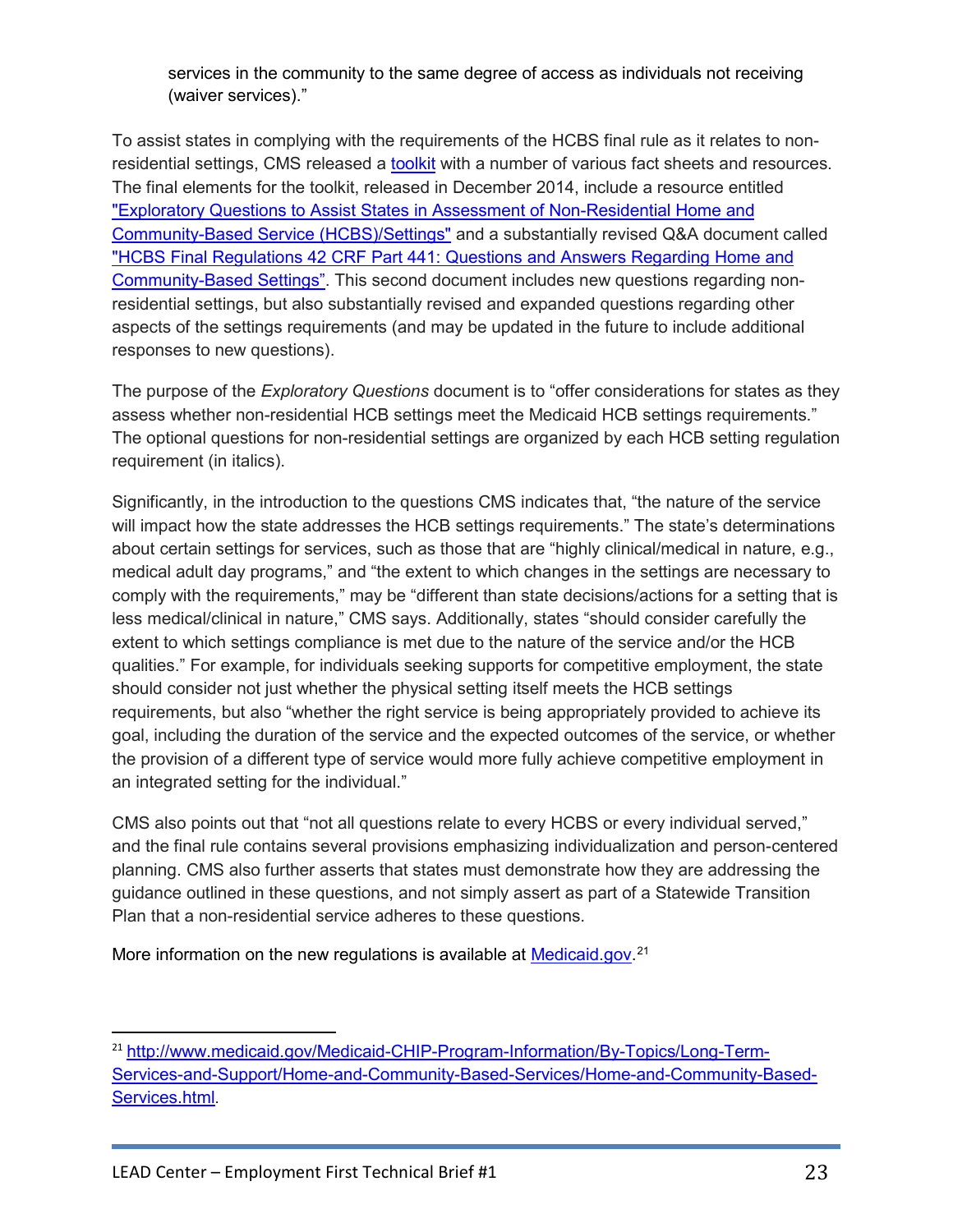## **Using Existing Federal Policy to Promote Competitive, Integrated Employment Outcomes for Youth and Adults with Disabilities**

States can utilize the available guidance in support of prioritizing competitive, integrated employment for individuals with disabilities to inform and shape their state *Employment First*  goals. This requires all state agencies to work collaboratively with other state entities to negotiate issues pertaining to goal alignment, strategic planning, service delivery, funding, operational practices, data collection, and performance measurement. While existing policy guidance across systems may have gaps or inconsistencies in service or approach at the Federal level, states can coordinate and align their efforts at the implementation level to address many of these areas.

#### *BRINGING FIDELITY TO COLLABORATIVE SYSTEMS-CHANGE EFFORTS*

The majority of Federal statutes authorizing the nation's programs providing services to individuals with disabilities and other subpopulations facing hardship include clauses to prevent waste or duplication of services and funds across systems. *However, this does not prevent state governments from developing strategic partnerships across agencies with the goal of aligning services, funding streams and human resources across systems to ensure a comprehensive and seamless service delivery model and maximize the potential for individuals with disabilities to achieve and sustain competitive, integrated employment outcomes.* State systems can work collaboratively on service definitions and funding structures to identify the unique contributions that each system can make to achieve a shared outcome at the individual level.

State governments can consider transitioning to a cost-sharing environment, in which state agencies share collective financial responsibility and accountability for outcomes. For example, state systems can work together to strategically braid funding and blend services across systems, as well leverage resources to create cross-training opportunities and incentives to build the capacity of disability service providers and front-line direct support professionals. ODEP is working with states to test and validate a number of strategies for leveraging resources across systems to bring to scale the successful delivery of effective practices that lead to competitive, integrated employment and socioeconomic advancement for individuals with disabilities.

#### *THE IMPORTANCE OF DEVELOPING IMPACTFUL INTERAGENCY AGREEMENTS*

No single system can create and sustain the desired outcomes rooted in an *Employment First*  systems-change framework in isolation. The creation of interagency agreements can be an effective approach to mapping in detail a shared responsibility and accountability for efforts across state government entities. Such interagency agreements may consider: